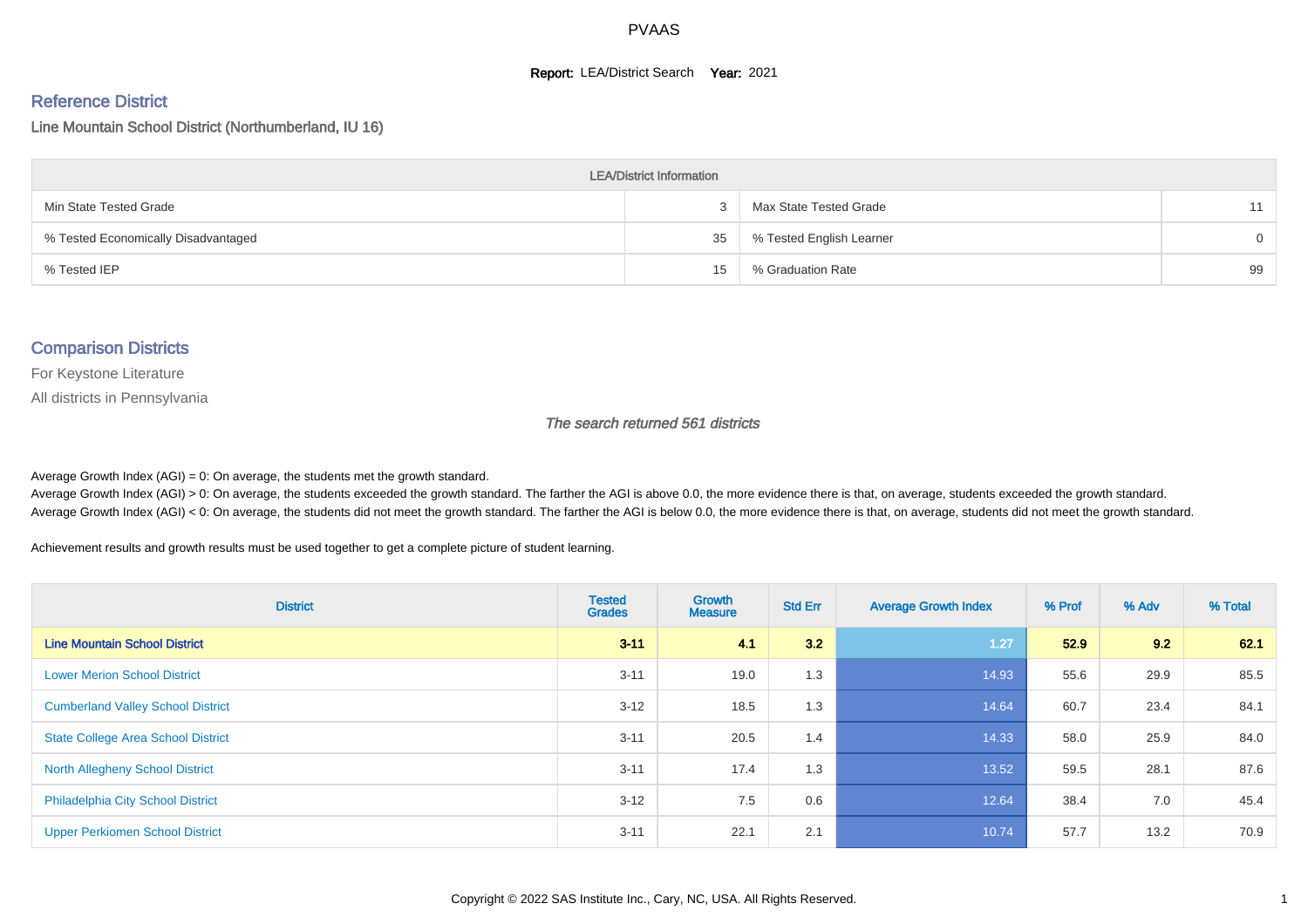| <b>District</b>                          | <b>Tested</b><br><b>Grades</b> | <b>Growth</b><br><b>Measure</b> | <b>Std Err</b> | <b>Average Growth Index</b> | % Prof | % Adv   | % Total |
|------------------------------------------|--------------------------------|---------------------------------|----------------|-----------------------------|--------|---------|---------|
| <b>Line Mountain School District</b>     | $3 - 11$                       | 4.1                             | 3.2            | $1.27$                      | 52.9   | 9.2     | 62.1    |
| Downingtown Area School District         | $3 - 11$                       | 12.1                            | 1.1            | 10.67                       | 60.0   | 23.5    | 83.6    |
| <b>Upper Saint Clair School District</b> | $3 - 11$                       | 18.5                            | 1.7            | 10.65                       | 61.8   | 30.1    | 91.9    |
| <b>West Chester Area School District</b> | $3 - 11$                       | 12.6                            | 1.2            | 10.38                       | 66.8   | 20.2    | 87.0    |
| <b>Norwin School District</b>            | $3 - 11$                       | 18.0                            | 1.7            | 10.37                       | 58.5   | 27.0    | 85.4    |
| <b>Dallastown Area School District</b>   | $3 - 11$                       | 13.5                            | 1.5            | 8.84                        | 56.0   | 17.9    | 73.8    |
| <b>Upper Dublin School District</b>      | $3 - 12$                       | 15.4                            | 1.8            | 8.53                        | 60.8   | 24.8    | 85.6    |
| <b>North Penn School District</b>        | $3 - 11$                       | 9.1                             | 1.1            | 8.36                        | 55.8   | 17.0    | 72.8    |
| <b>Souderton Area School District</b>    | $3 - 11$                       | 12.4                            | 1.5            | 8.28                        | 61.7   | 15.2    | 76.9    |
| <b>Colonial School District</b>          | $3 - 11$                       | 14.0                            | 1.7            | 8.21                        | 60.2   | 19.6    | 79.8    |
| <b>Bethlehem Area School District</b>    | $3 - 11$                       | 9.3                             | 1.1            | 8.15                        | 44.7   | 12.0    | 56.7    |
| <b>Springfield School District</b>       | $3 - 11$                       | 13.8                            | 1.7            | 7.99                        | 60.9   | 21.5    | 82.4    |
| <b>Great Valley School District</b>      | $3 - 11$                       | 15.0                            | 1.9            | 7.98                        | 50.0   | 35.0    | 85.0    |
| Northern York County School District     | $3 - 11$                       | 15.6                            | 2.0            | 7.98                        | 57.4   | 11.5    | 68.8    |
| <b>Pennsbury School District</b>         | $3 - 11$                       | 11.7                            | 1.5            | 7.90                        | 60.1   | 21.3    | 81.3    |
| <b>Tyrone Area School District</b>       | $3 - 12$                       | 19.7                            | 2.5            | 7.87                        | 60.4   | 16.7    | 77.1    |
| <b>Penn-Trafford School District</b>     | $3 - 11$                       | 13.4                            | 1.7            | 7.87                        | 62.3   | 21.9    | 84.2    |
| <b>Council Rock School District</b>      | $3 - 11$                       | 8.9                             | 1.2            | 7.65                        | 62.8   | 16.6    | 79.4    |
| <b>Upper Merion Area School District</b> | $3 - 11$                       | 15.3                            | 2.0            | 7.62                        | 59.3   | 19.3    | 78.6    |
| Pennsylvania Cyber Charter School        | $3 - 11$                       | 11.6                            | 1.5            | 7.54                        | 46.3   | $5.0\,$ | 51.3    |
| <b>Valley View School District</b>       | $3 - 11$                       | 18.1                            | 2.4            | 7.42                        | 53.7   | 14.7    | 68.4    |
| <b>Reading School District</b>           | $3 - 11$                       | 10.1                            | 1.4            | 7.25                        | 24.7   | 2.4     | 27.2    |
| <b>Central York School District</b>      | $3 - 12$                       | 12.3                            | 1.7            | 7.20                        | 55.5   | 11.5    | 67.0    |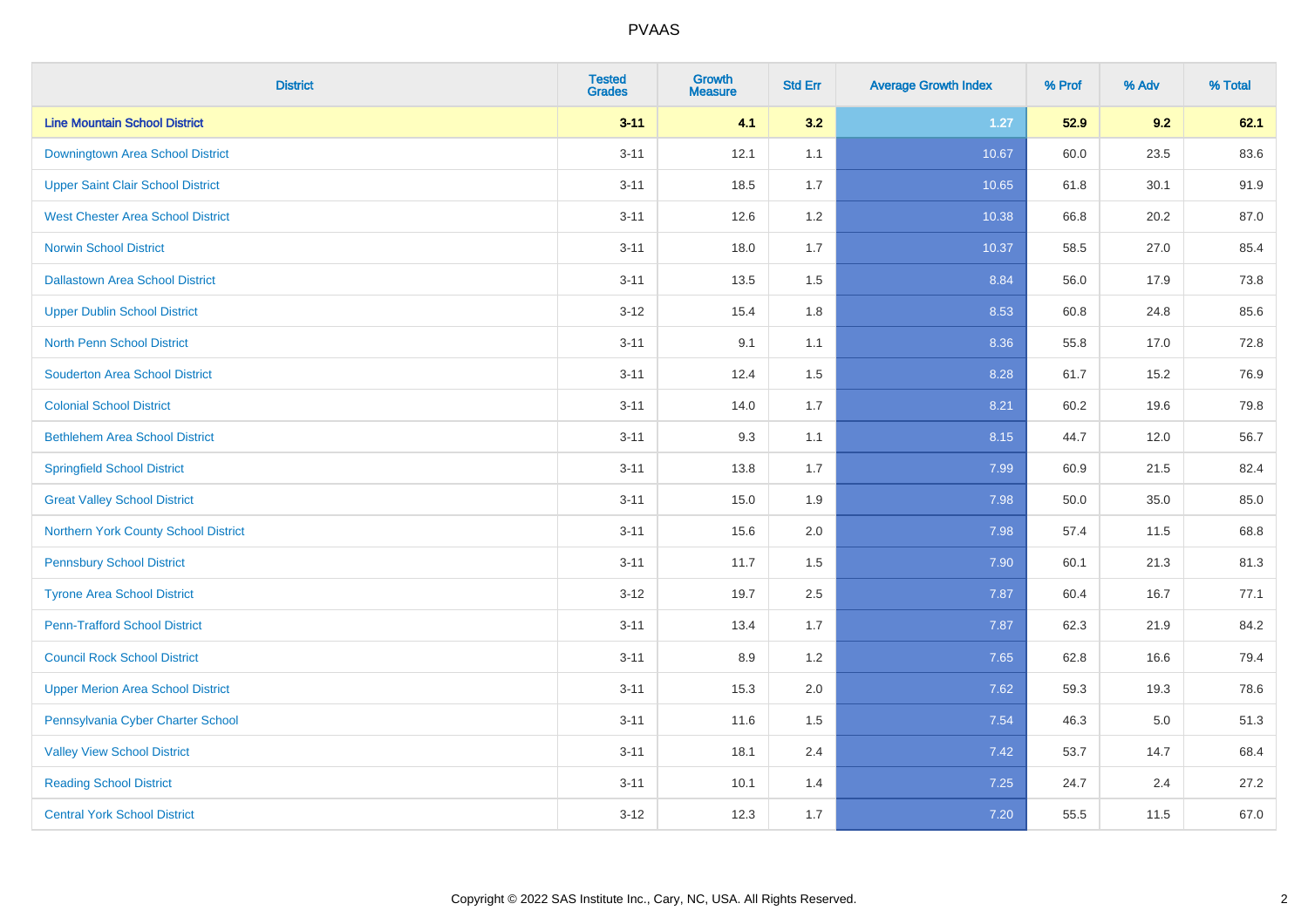| <b>District</b>                               | <b>Tested</b><br><b>Grades</b> | <b>Growth</b><br><b>Measure</b> | <b>Std Err</b> | <b>Average Growth Index</b> | % Prof | % Adv | % Total |
|-----------------------------------------------|--------------------------------|---------------------------------|----------------|-----------------------------|--------|-------|---------|
| <b>Line Mountain School District</b>          | $3 - 11$                       | 4.1                             | 3.2            | $1.27$                      | 52.9   | 9.2   | 62.1    |
| <b>Delaware Valley School District</b>        | $3 - 11$                       | 12.6                            | 1.8            | 6.93                        | 55.2   | 16.2  | 71.4    |
| <b>Southern York County School District</b>   | $3 - 11$                       | 14.2                            | 2.1            | 6.91                        | 55.1   | 18.1  | 73.1    |
| <b>Wissahickon School District</b>            | $3 - 10$                       | 12.5                            | 1.8            | 6.85                        | 58.3   | 22.4  | 80.7    |
| <b>Hazleton Area School District</b>          | $3 - 11$                       | 9.6                             | 1.4            | 6.77                        | 45.0   | 7.8   | 52.9    |
| <b>Garnet Valley School District</b>          | $3 - 10$                       | 10.9                            | 1.7            | 6.53                        | 67.1   | 19.0  | 86.1    |
| <b>Derry Township School District</b>         | $3 - 10$                       | 12.8                            | 2.0            | 6.39                        | 54.8   | 25.8  | 80.6    |
| <b>Deer Lakes School District</b>             | $3 - 11$                       | 17.0                            | 2.7            | 6.32                        | 61.5   | 16.4  | 77.9    |
| <b>Pine-Richland School District</b>          | $3 - 11$                       | 11.5                            | 1.8            | 6.31                        | 60.6   | 24.4  | 85.0    |
| <b>Abington Heights School District</b>       | $3 - 11$                       | 13.5                            | 2.2            | 6.27                        | 58.3   | 16.2  | 74.5    |
| <b>Avon Grove School District</b>             | $3 - 10$                       | 10.0                            | 1.6            | 6.26                        | 56.3   | 18.6  | 74.9    |
| <b>Ridley School District</b>                 | $3 - 12$                       | 10.0                            | 1.6            | 6.10                        | 45.6   | 8.2   | 53.8    |
| <b>Saucon Valley School District</b>          | $3 - 11$                       | 14.7                            | 2.5            | 5.98                        | 48.7   | 20.2  | 69.0    |
| <b>Wilson School District</b>                 | $3 - 12$                       | $8.8\,$                         | 1.5            | 5.96                        | 52.6   | 14.6  | 67.2    |
| <b>Mountain View School District</b>          | $3 - 11$                       | 20.9                            | 3.5            | 5.91                        | 57.8   | 20.3  | 78.1    |
| <b>Fleetwood Area School District</b>         | $3 - 10$                       | 12.2                            | 2.2            | 5.68                        | 53.5   | 11.6  | 65.2    |
| <b>Unionville-Chadds Ford School District</b> | $3 - 11$                       | 17.1                            | 3.1            | 5.51                        | 68.1   | 13.2  | 81.3    |
| <b>Mifflin County School District</b>         | $3 - 11$                       | 9.1                             | 1.7            | 5.49                        | 47.1   | 6.7   | 53.8    |
| Fox Chapel Area School District               | $3 - 11$                       | 9.8                             | 1.8            | 5.36                        | 56.6   | 28.6  | 85.2    |
| <b>Haverford Township School District</b>     | $3 - 11$                       | 8.0                             | 1.5            | 5.27                        | 53.0   | 25.5  | 78.6    |
| <b>Cocalico School District</b>               | $3 - 11$                       | 10.6                            | 2.0            | 5.18                        | 50.8   | 14.1  | 64.8    |
| <b>City CHS</b>                               | $10 - 11$                      | 13.6                            | 2.7            | 5.12                        | 45.8   | 3.0   | 48.8    |
| <b>Cornwall-Lebanon School District</b>       | $3 - 11$                       | 8.3                             | 1.6            | 5.08                        | 47.2   | 8.4   | 55.6    |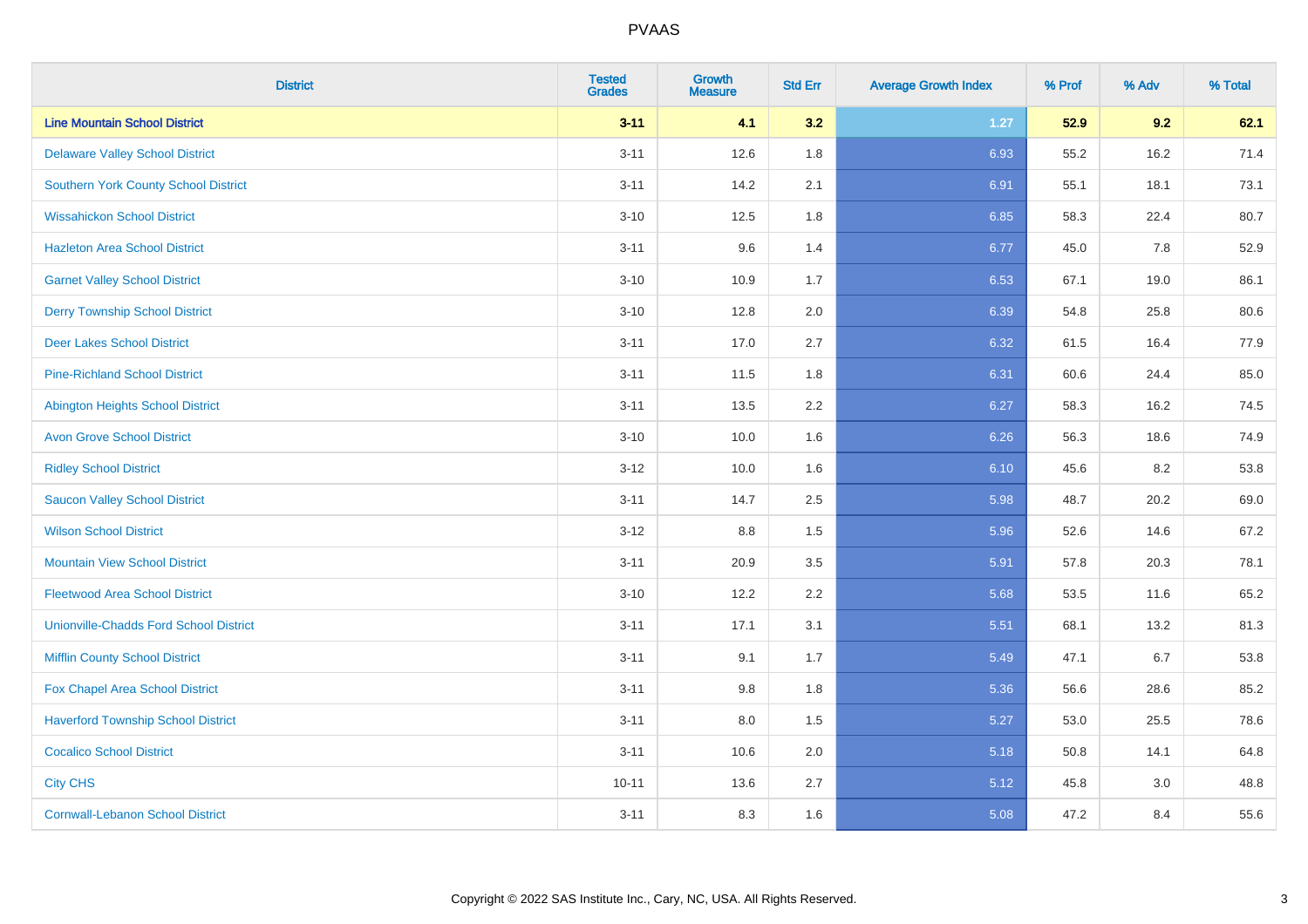| <b>District</b>                                    | <b>Tested</b><br><b>Grades</b> | Growth<br><b>Measure</b> | <b>Std Err</b> | <b>Average Growth Index</b> | % Prof | % Adv | % Total |
|----------------------------------------------------|--------------------------------|--------------------------|----------------|-----------------------------|--------|-------|---------|
| <b>Line Mountain School District</b>               | $3 - 11$                       | 4.1                      | 3.2            | $1.27$                      | 52.9   | 9.2   | 62.1    |
| <b>West Perry School District</b>                  | $3 - 11$                       | 12.5                     | 2.5            | 4.99                        | 56.6   | 8.4   | 65.0    |
| <b>York Suburban School District</b>               | $3 - 11$                       | 10.1                     | 2.1            | 4.91                        | 53.5   | 27.8  | 81.3    |
| <b>Commonwealth Charter Academy Charter School</b> | $3 - 10$                       | 9.1                      | 1.9            | 4.90                        | 47.2   | 9.1   | 56.3    |
| Shippensburg Area School District                  | $3 - 11$                       | 9.3                      | 1.9            | 4.84                        | 53.1   | 10.2  | 63.3    |
| Penns Valley Area School District                  | $3-12$                         | 14.0                     | 2.9            | 4.80                        | 41.9   | 23.1  | 65.0    |
| <b>Fort Leboeuf School District</b>                | $3 - 11$                       | 11.7                     | 2.5            | 4.73                        | 48.5   | 21.1  | 69.6    |
| <b>Conestoga Valley School District</b>            | $3 - 11$                       | 8.7                      | 1.8            | 4.69                        | 60.3   | 13.5  | 73.8    |
| <b>Derry Area School District</b>                  | $3 - 11$                       | 13.2                     | 2.8            | 4.69                        | 60.0   | 12.5  | 72.5    |
| <b>Littlestown Area School District</b>            | $3 - 11$                       | 11.4                     | $2.5\,$        | 4.62                        | 55.2   | 10.4  | 65.6    |
| <b>Upper Darby School District</b>                 | $3 - 12$                       | 6.9                      | 1.5            | 4.62                        | 45.0   | 6.7   | 51.7    |
| Pocono Mountain School District                    | $3 - 12$                       | $6.8\,$                  | 1.5            | 4.62                        | 45.8   | 5.0   | 50.7    |
| Northern Bedford County School District            | $3 - 11$                       | 16.5                     | 3.6            | 4.58                        | 51.7   | 20.0  | 71.7    |
| <b>Spring-Ford Area School District</b>            | $3 - 11$                       | 6.0                      | 1.3            | 4.46                        | 60.8   | 16.5  | 77.4    |
| <b>Iroquois School District</b>                    | $3 - 11$                       | 13.1                     | 3.0            | 4.35                        | 48.2   | 7.8   | 56.0    |
| <b>Parkland School District</b>                    | $3 - 11$                       | 5.3                      | 1.2            | 4.30                        | 58.0   | 22.3  | 80.4    |
| <b>Centennial School District</b>                  | $3 - 10$                       | 7.1                      | 1.7            | 4.29                        | 50.1   | 8.7   | 58.9    |
| <b>Moon Area School District</b>                   | $3 - 11$                       | 8.2                      | 1.9            | 4.25                        | 58.7   | 18.5  | 77.2    |
| <b>Montoursville Area School District</b>          | $3 - 12$                       | 10.8                     | 2.5            | 4.24                        | 44.6   | 20.1  | 64.8    |
| <b>Greenwood School District</b>                   | $3 - 11$                       | 15.9                     | 3.9            | 4.11                        | 50.0   | 25.0  | 75.0    |
| <b>Greater Nanticoke Area School District</b>      | $3 - 12$                       | 11.2                     | 2.8            | 4.01                        | 38.0   | 12.4  | 50.4    |
| <b>William Penn School District</b>                | $3 - 12$                       | 8.3                      | 2.1            | 3.99                        | 35.6   | 3.0   | 38.7    |
| Lake-Lehman School District                        | $3 - 11$                       | 10.8                     | 2.7            | 3.93                        | 55.3   | 7.9   | 63.2    |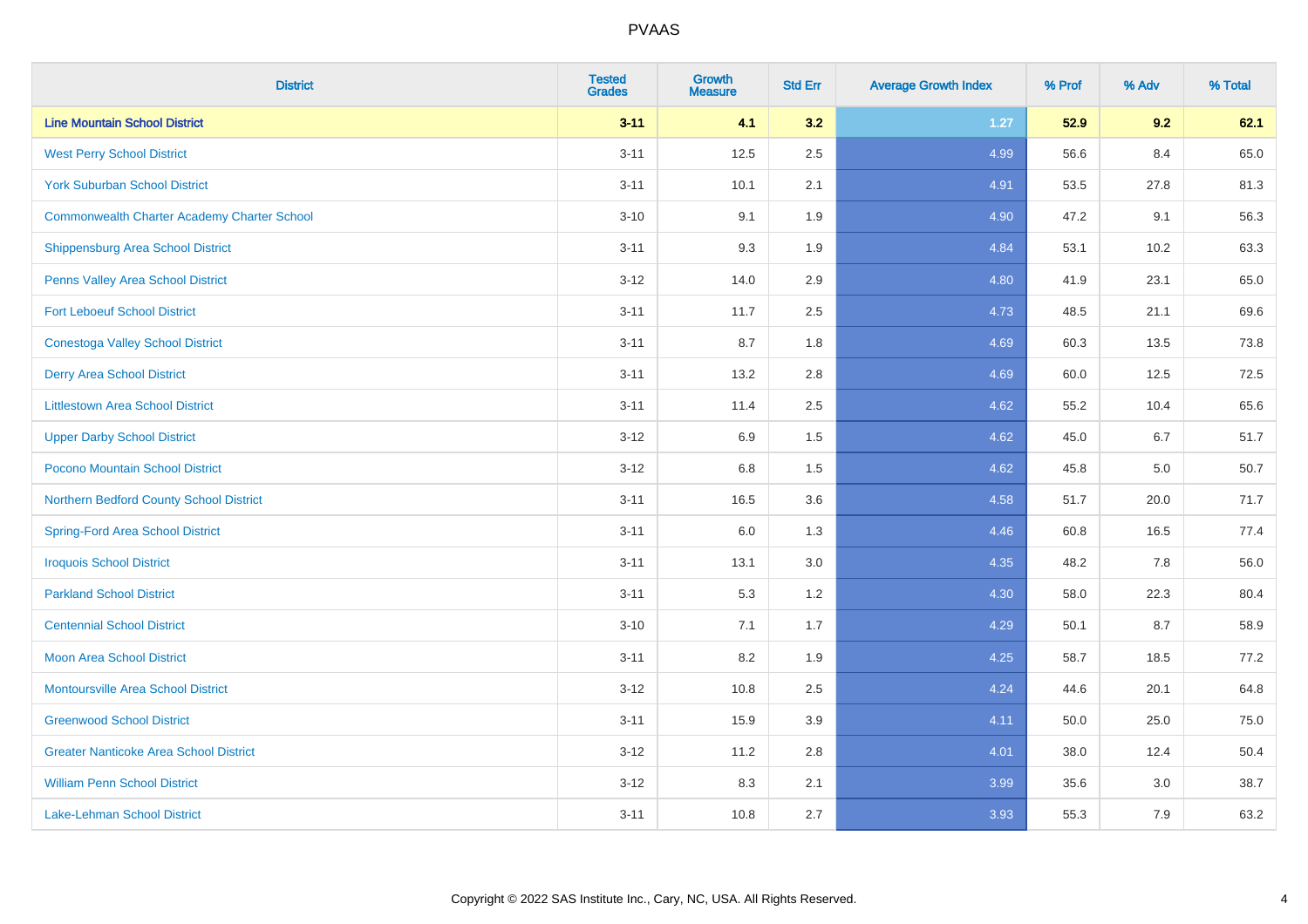| <b>District</b>                         | <b>Tested</b><br><b>Grades</b> | <b>Growth</b><br><b>Measure</b> | <b>Std Err</b> | <b>Average Growth Index</b> | % Prof | % Adv | % Total |
|-----------------------------------------|--------------------------------|---------------------------------|----------------|-----------------------------|--------|-------|---------|
| <b>Line Mountain School District</b>    | $3 - 11$                       | 4.1                             | 3.2            | $1.27$                      | 52.9   | 9.2   | 62.1    |
| <b>Freeport Area School District</b>    | $3 - 10$                       | 9.7                             | 2.5            | 3.91                        | 57.5   | 17.8  | 75.3    |
| <b>Allentown City School District</b>   | $3 - 12$                       | 5.3                             | 1.4            | 3.88                        | 25.3   | 2.7   | 28.0    |
| Eastern Lebanon County School District  | $3 - 11$                       | 8.6                             | 2.2            | 3.84                        | 48.8   | 11.4  | 60.3    |
| <b>Octorara Area School District</b>    | $3 - 11$                       | 9.1                             | 2.4            | 3.82                        | 52.1   | 8.5   | 60.6    |
| <b>Midd-West School District</b>        | $3 - 11$                       | 10.3                            | 2.7            | 3.80                        | 58.0   | 13.4  | 71.4    |
| <b>Mckeesport Area School District</b>  | $3 - 12$                       | 9.0                             | 2.4            | 3.72                        | 31.0   | 4.5   | 35.5    |
| <b>Eastern York School District</b>     | $3 - 11$                       | 9.6                             | 2.6            | 3.71                        | 56.3   | 12.6  | 68.9    |
| <b>Hamburg Area School District</b>     | $3 - 11$                       | 8.9                             | 2.5            | 3.63                        | 43.5   | 8.2   | 51.7    |
| <b>West Shore School District</b>       | $3-12$                         | 5.0                             | 1.4            | 3.59                        | 54.2   | 9.4   | 63.6    |
| Selinsgrove Area School District        | $3-12$                         | 8.3                             | 2.3            | 3.54                        | 56.8   | 10.0  | 66.8    |
| Pen Argyl Area School District          | $3 - 12$                       | 9.2                             | 2.7            | 3.46                        | 50.0   | 12.6  | 62.6    |
| Ambridge Area School District           | $3 - 12$                       | 9.1                             | 2.6            | 3.46                        | 50.4   | 10.7  | 61.1    |
| <b>Whitehall-Coplay School District</b> | $3 - 11$                       | 6.1                             | 1.8            | 3.45                        | 49.3   | 7.4   | 56.6    |
| <b>School Lane Charter School</b>       | $3 - 11$                       | 12.4                            | 3.6            | 3.43                        | 59.1   | 9.8   | 68.9    |
| Pennsylvania Virtual Charter School     | $3 - 11$                       | 11.8                            | 3.5            | 3.37                        | 56.5   | 11.1  | 67.6    |
| Mastery Charter School - Hardy Williams | $3 - 11$                       | 11.4                            | 3.4            | 3.33                        | 44.3   | 5.7   | 50.0    |
| <b>Central Dauphin School District</b>  | $3 - 11$                       | 4.4                             | 1.3            | 3.32                        | 53.3   | 7.4   | 60.7    |
| Mechanicsburg Area School District      | $3 - 11$                       | 5.9                             | 1.8            | 3.29                        | 57.2   | 13.7  | 70.9    |
| <b>East Penn School District</b>        | $3 - 11$                       | 4.1                             | 1.3            | 3.27                        | 55.8   | 11.5  | 67.3    |
| <b>Tech Freire Charter School</b>       | $9 - 11$                       | 9.3                             | 2.9            | 3.26                        | 18.0   | 1.1   | 19.1    |
| <b>Wayne Highlands School District</b>  | $3 - 11$                       | 7.8                             | 2.4            | 3.23                        | 52.3   | 13.1  | 65.4    |
| <b>Sayre Area School District</b>       | $3 - 11$                       | 11.2                            | 3.5            | 3.20                        | 52.2   | 7.5   | 59.7    |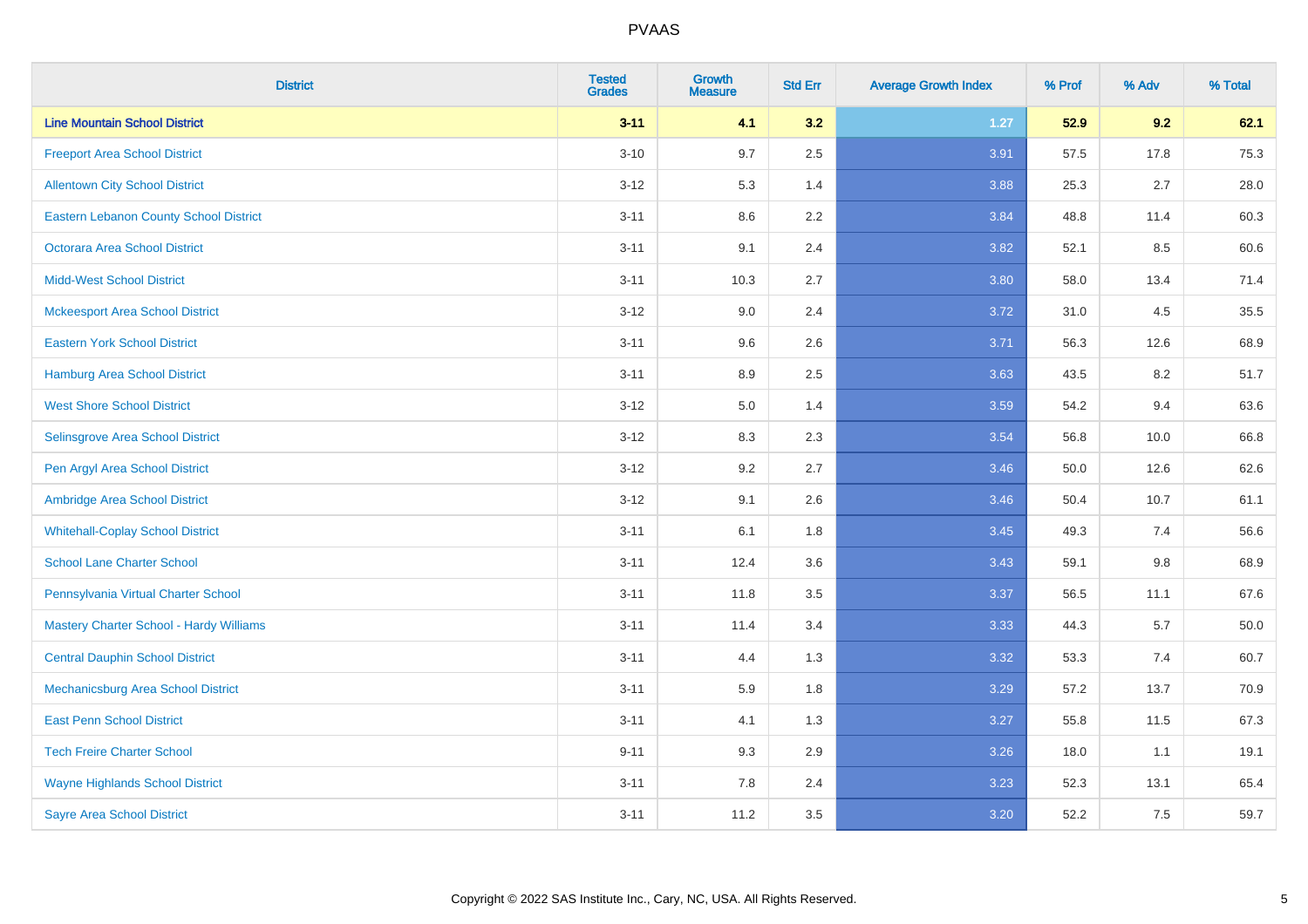| <b>District</b>                                | <b>Tested</b><br><b>Grades</b> | <b>Growth</b><br><b>Measure</b> | <b>Std Err</b> | <b>Average Growth Index</b> | % Prof | % Adv | % Total |
|------------------------------------------------|--------------------------------|---------------------------------|----------------|-----------------------------|--------|-------|---------|
| <b>Line Mountain School District</b>           | $3 - 11$                       | 4.1                             | 3.2            | $1.27$                      | 52.9   | 9.2   | 62.1    |
| <b>Jamestown Area School District</b>          | $3 - 11$                       | 13.5                            | 4.2            | 3.19                        | 64.4   | 13.3  | 77.8    |
| <b>Bethel Park School District</b>             | $3 - 11$                       | 5.6                             | 1.8            | 3.18                        | 65.3   | 18.6  | 83.9    |
| <b>Avon Grove Charter School</b>               | $3 - 11$                       | 9.0                             | 2.9            | 3.13                        | 58.8   | 16.7  | 75.5    |
| <b>Ephrata Area School District</b>            | $3 - 11$                       | 5.6                             | 1.8            | 3.12                        | 54.7   | 9.5   | 64.2    |
| <b>Connellsville Area School District</b>      | $3 - 11$                       | 6.1                             | 2.0            | 3.05                        | 45.4   | 7.8   | 53.2    |
| Northern Cambria School District               | $3 - 11$                       | 10.0                            | 3.3            | 3.04                        | 47.4   | 5.1   | 52.6    |
| Saint Marys Area School District               | $3 - 11$                       | 7.8                             | 2.6            | 3.04                        | 57.0   | 8.2   | 65.2    |
| <b>Cranberry Area School District</b>          | $3 - 12$                       | 9.2                             | 3.0            | 3.04                        | 47.5   | 10.2  | 57.6    |
| Northeastern York School District              | $3 - 11$                       | 5.9                             | 2.0            | 3.03                        | 51.1   | 16.6  | 67.6    |
| <b>Neshaminy School District</b>               | $3 - 11$                       | 4.0                             | 1.3            | 3.02                        | 58.7   | 9.5   | 68.2    |
| Palmyra Area School District                   | $3 - 11$                       | 5.6                             | 1.9            | 2.96                        | 56.4   | 15.6  | 72.0    |
| <b>Montgomery Area School District</b>         | $3 - 11$                       | 10.7                            | 3.6            | 2.96                        | 48.7   | 12.4  | 61.1    |
| <b>Dover Area School District</b>              | $3-12$                         | 6.0                             | 2.1            | 2.94                        | 52.2   | 6.0   | 58.2    |
| <b>Daniel Boone Area School District</b>       | $3 - 12$                       | 5.7                             | 2.0            | 2.88                        | 51.0   | 11.5  | 62.6    |
| <b>Stroudsburg Area School District</b>        | $3 - 11$                       | 5.5                             | 1.9            | 2.88                        | 48.1   | 4.2   | 52.3    |
| Hollidaysburg Area School District             | $3 - 11$                       | 6.0                             | 2.1            | 2.88                        | 57.1   | 12.3  | 69.4    |
| <b>Hempfield Area School District</b>          | $3 - 12$                       | 4.6                             | 1.6            | 2.86                        | 53.5   | 20.1  | 73.6    |
| <b>Jenkintown School District</b>              | $3 - 11$                       | 12.5                            | 4.4            | 2.84                        | 54.6   | 29.6  | 84.1    |
| Lehigh Valley Charter High School For The Arts | $9 - 10$                       | 7.3                             | 2.6            | 2.82                        | 62.3   | 18.2  | 80.5    |
| <b>Peters Township School District</b>         | $3 - 11$                       | 5.0                             | 1.8            | 2.76                        | 59.8   | 26.1  | 85.9    |
| <b>Warwick School District</b>                 | $3 - 11$                       | 5.2                             | 1.9            | 2.76                        | 46.4   | 17.0  | 63.3    |
| <b>Mars Area School District</b>               | $3 - 10$                       | 5.7                             | 2.1            | 2.75                        | 57.9   | 18.2  | 76.1    |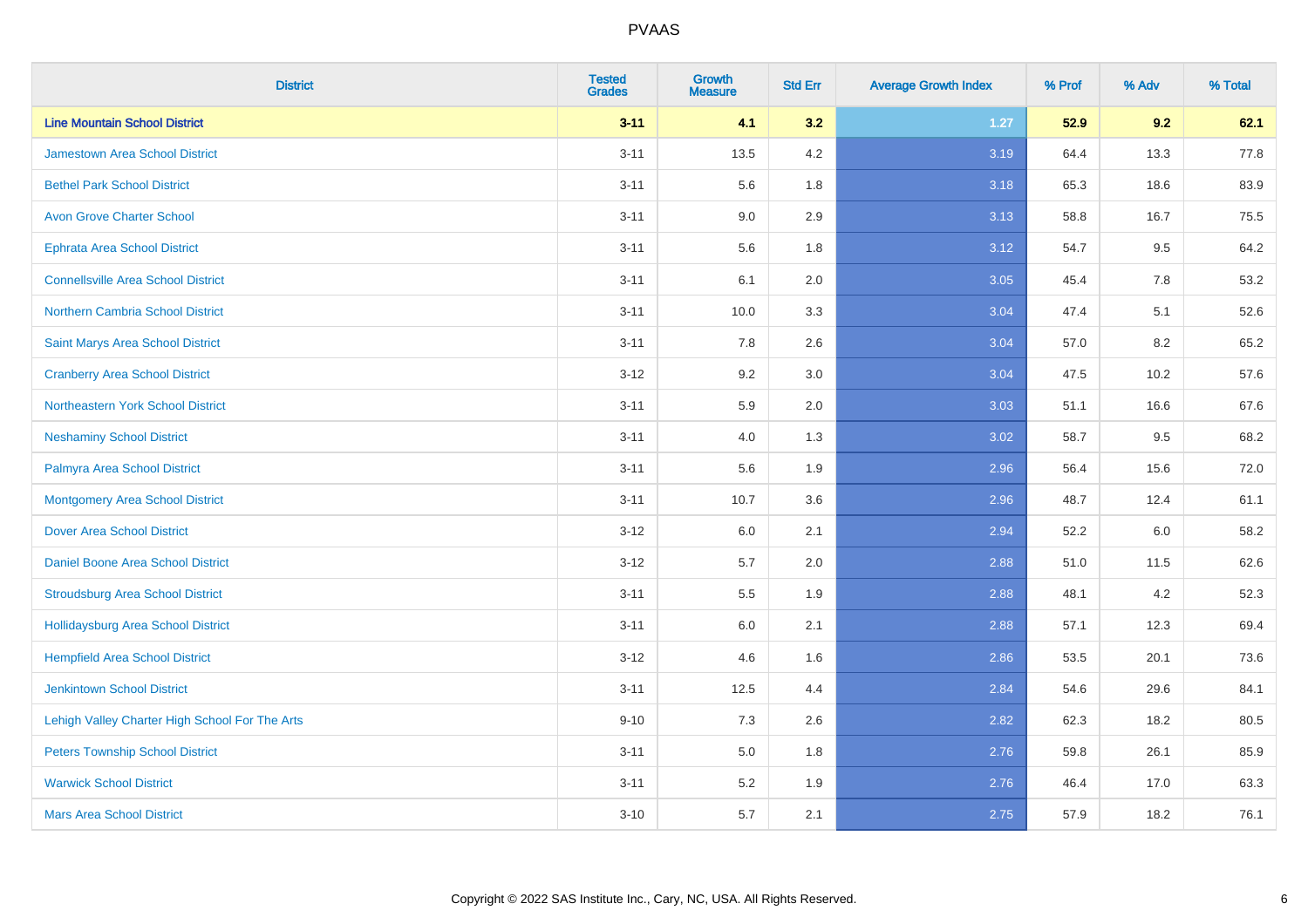| <b>District</b>                             | <b>Tested</b><br><b>Grades</b> | <b>Growth</b><br><b>Measure</b> | <b>Std Err</b> | <b>Average Growth Index</b> | % Prof | % Adv | % Total |
|---------------------------------------------|--------------------------------|---------------------------------|----------------|-----------------------------|--------|-------|---------|
| <b>Line Mountain School District</b>        | $3 - 11$                       | 4.1                             | 3.2            | $1.27$                      | 52.9   | 9.2   | 62.1    |
| <b>Homer-Center School District</b>         | $3 - 11$                       | 9.7                             | 3.6            | 2.70                        | 45.1   | 17.2  | 62.3    |
| Multicultural Academy Charter School        | $9 - 11$                       | 9.5                             | 3.5            | 2.69                        | 22.0   | 0.0   | 22.0    |
| <b>Wyalusing Area School District</b>       | $3-12$                         | 8.8                             | 3.3            | 2.68                        | 54.6   | 11.7  | 66.2    |
| <b>Spring Grove Area School District</b>    | $3 - 11$                       | 5.6                             | 2.1            | 2.68                        | 55.1   | 15.0  | 70.1    |
| <b>Kennett Consolidated School District</b> | $3 - 11$                       | 4.8                             | 1.8            | 2.61                        | 52.5   | 10.7  | 63.2    |
| New Hope-Solebury School District           | $3 - 11$                       | 7.5                             | 2.9            | 2.57                        | 68.2   | 22.7  | 90.9    |
| <b>Penncrest School District</b>            | $3 - 11$                       | 5.7                             | 2.2            | 2.57                        | 47.2   | 7.1   | 54.3    |
| Renaissance Academy Charter School          | $3 - 11$                       | 8.3                             | 3.3            | 2.54                        | 45.6   | 22.8  | 68.4    |
| Northampton Area School District            | $3 - 11$                       | 4.0                             | 1.6            | 2.51                        | 52.3   | 10.8  | 63.1    |
| <b>Clarion Area School District</b>         | $3 - 11$                       | 10.3                            | 4.1            | 2.51                        | 45.4   | 14.6  | 60.0    |
| 21st Century Cyber Charter School           | $6 - 12$                       | 5.7                             | 2.3            | 2.50                        | 56.7   | 8.3   | 65.0    |
| <b>Shenandoah Valley School District</b>    | $3 - 11$                       | 9.7                             | 3.9            | 2.49                        | 28.3   | 5.0   | 33.3    |
| <b>Wilmington Area School District</b>      | $3 - 11$                       | $7.5\,$                         | 3.0            | 2.48                        | 55.1   | 5.1   | 60.2    |
| <b>Bethlehem-Center School District</b>     | $3 - 10$                       | 8.1                             | 3.3            | 2.46                        | 35.1   | 1.4   | 36.5    |
| <b>Belmont Charter School</b>               | $3 - 10$                       | 16.0                            | 6.5            | 2.45                        | 64.3   | 0.0   | 64.3    |
| <b>Belle Vernon Area School District</b>    | $3 - 11$                       | 6.5                             | 2.6            | 2.44                        | 55.6   | 11.1  | 66.7    |
| <b>Wattsburg Area School District</b>       | $3 - 11$                       | 6.5                             | 2.7            | 2.43                        | 42.7   | 7.6   | 50.3    |
| People For People Charter School            | $3 - 12$                       | 13.3                            | 5.5            | 2.43                        | 13.5   | 0.0   | 13.5    |
| <b>New Foundations Charter School</b>       | $3 - 11$                       | 5.4                             | 2.2            | 2.41                        | 47.2   | 2.5   | 49.8    |
| <b>Hampton Township School District</b>     | $3 - 11$                       | 5.1                             | 2.2            | 2.35                        | 54.0   | 28.2  | 82.2    |
| <b>Franklin Area School District</b>        | $3 - 11$                       | 6.6                             | 2.8            | 2.34                        | 48.2   | 4.5   | 52.7    |
| <b>Governor Mifflin School District</b>     | $3 - 11$                       | 4.1                             | 1.8            | 2.33                        | 42.5   | 7.2   | 49.7    |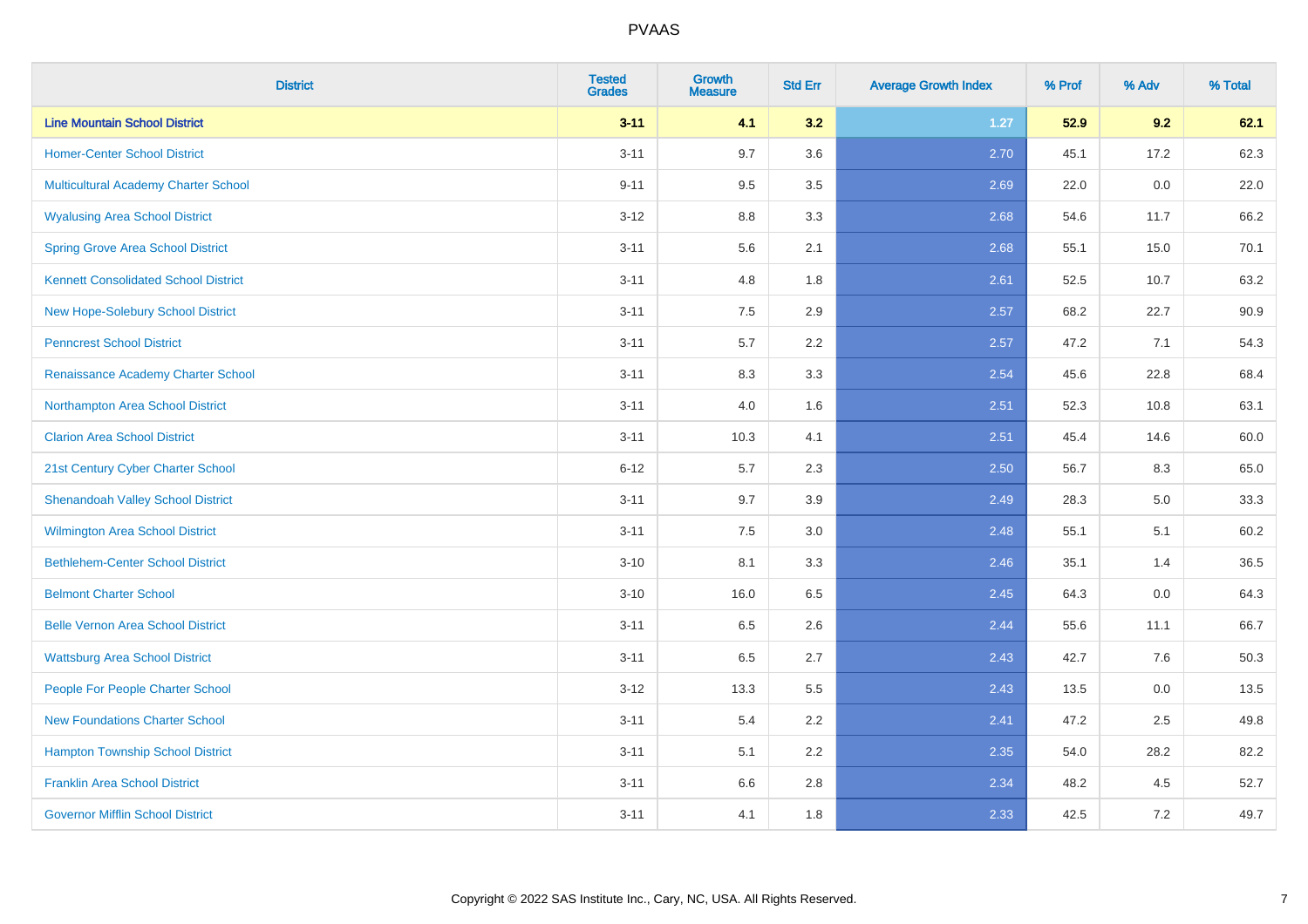| <b>District</b>                                        | <b>Tested</b><br><b>Grades</b> | Growth<br><b>Measure</b> | <b>Std Err</b> | <b>Average Growth Index</b> | % Prof | % Adv   | % Total |
|--------------------------------------------------------|--------------------------------|--------------------------|----------------|-----------------------------|--------|---------|---------|
| <b>Line Mountain School District</b>                   | $3 - 11$                       | 4.1                      | 3.2            | 1.27                        | 52.9   | 9.2     | 62.1    |
| <b>Collegium Charter School</b>                        | $3 - 10$                       | 5.9                      | 2.5            | 2.33                        | 38.1   | 7.9     | 46.0    |
| <b>Richland School District</b>                        | $3 - 11$                       | 6.7                      | 2.9            | 2.33                        | 62.2   | 19.2    | 81.4    |
| <b>Brookville Area School District</b>                 | $3 - 11$                       | 6.9                      | 3.0            | 2.30                        | 55.2   | 15.6    | 70.8    |
| <b>Wilson Area School District</b>                     | $3 - 11$                       | 6.0                      | 2.6            | 2.30                        | 48.7   | 8.5     | 57.2    |
| <b>Agora Cyber Charter School</b>                      | $3 - 11$                       | 5.8                      | 2.6            | 2.28                        | 42.8   | $6.6\,$ | 49.4    |
| <b>Carbondale Area School District</b>                 | $3 - 10$                       | 7.4                      | 3.3            | 2.25                        | 56.6   | 2.6     | 59.2    |
| <b>Carlynton School District</b>                       | $3 - 11$                       | 7.3                      | 3.3            | 2.22                        | 41.0   | 10.5    | 51.6    |
| Lincoln Leadership Academy Charter School              | $3 - 12$                       | 14.2                     | 6.4            | 2.22                        | 23.5   | 0.0     | 23.5    |
| Pennsylvania Distance Learning Charter School          | $3 - 12$                       | 9.3                      | 4.2            | 2.22                        | 42.2   | 3.1     | 45.3    |
| <b>Allegheny Valley School District</b>                | $3 - 11$                       | 8.5                      | 3.9            | 2.17                        | 53.1   | 12.2    | 65.3    |
| Pennsylvania Leadership Charter School                 | $3 - 11$                       | 4.6                      | 2.2            | 2.13                        | 55.4   | 11.2    | 66.7    |
| Community Academy Of Philadelphia Charter School       | $3 - 11$                       | 5.8                      | 2.7            | 2.12                        | 26.7   | 0.9     | 27.6    |
| <b>Muhlenberg School District</b>                      | $3 - 10$                       | 4.0                      | 1.9            | 2.10                        | 34.2   | 2.6     | 36.8    |
| <b>Eastern Lancaster County School District</b>        | $3 - 12$                       | 4.5                      | 2.2            | 2.09                        | 46.3   | 11.4    | 57.6    |
| <b>Grove City Area School District</b>                 | $3 - 12$                       | 5.1                      | 2.4            | 2.09                        | 36.4   | 16.5    | 52.8    |
| <b>South Western School District</b>                   | $3 - 12$                       | 3.9                      | 1.9            | 2.08                        | 60.2   | 8.1     | 68.3    |
| <b>Keystone Oaks School District</b>                   | $3 - 11$                       | 5.5                      | 2.6            | 2.07                        | 53.2   | 12.1    | 65.4    |
| Millcreek Township School District                     | $3 - 11$                       | 3.1                      | 1.5            | 2.06                        | 55.6   | 14.2    | 69.7    |
| <b>Coudersport Area School District</b>                | $3 - 11$                       | 7.7                      | 3.7            | 2.06                        | 55.7   | 8.2     | 63.9    |
| Dr Robert Ketterer Charter School Inc                  | $6 - 12$                       | 10.1                     | 5.0            | 2.04                        | 14.9   | 0.4     | 15.3    |
| <b>Chester Charter Scholars Academy Charter School</b> | $3 - 12$                       | 8.4                      | 4.1            | 2.03                        | 23.4   | 0.0     | 23.4    |
| <b>Blackhawk School District</b>                       | $3 - 11$                       | 4.7                      | 2.3            | 2.01                        | 55.8   | 8.8     | 64.6    |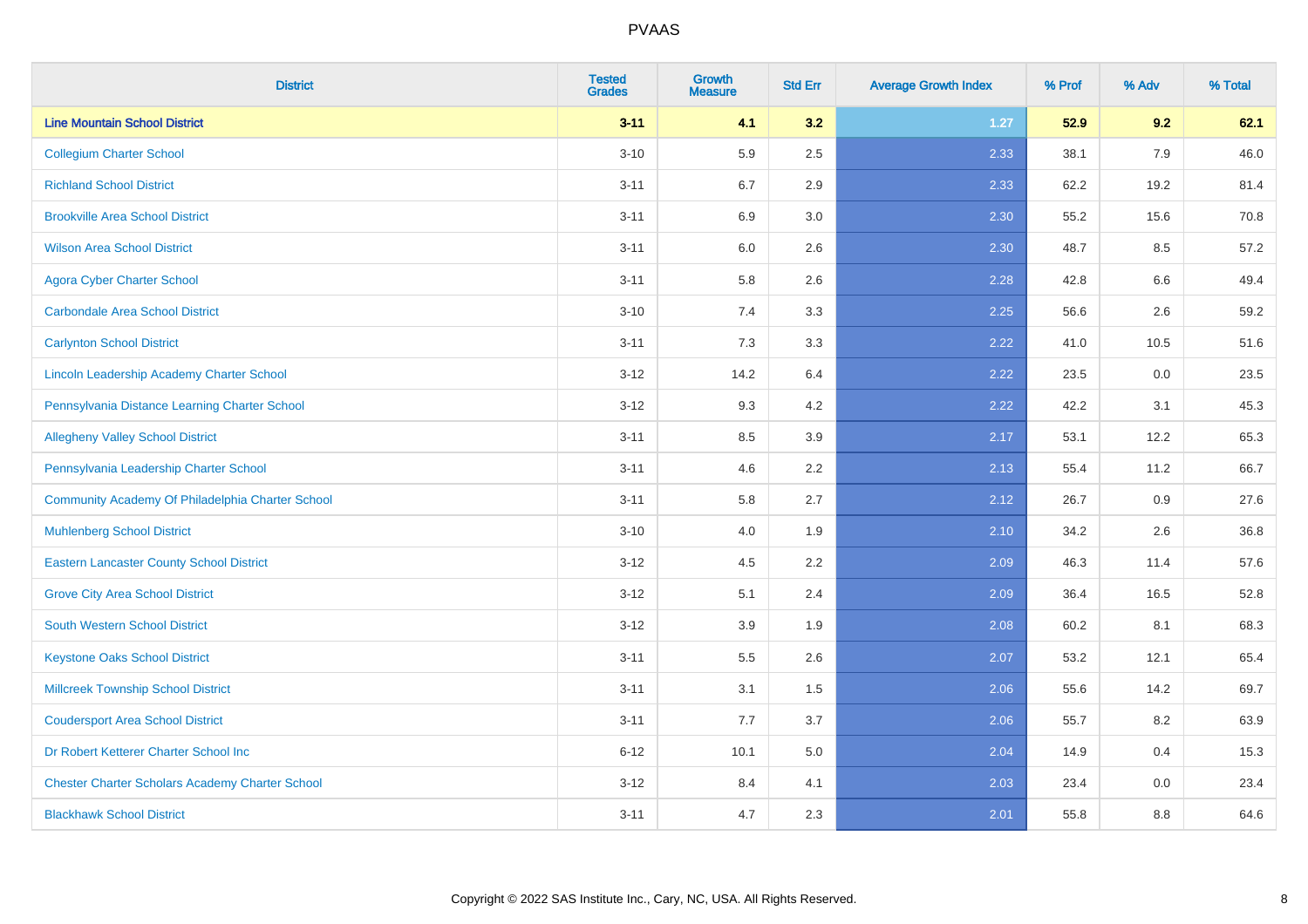| <b>District</b>                             | <b>Tested</b><br><b>Grades</b> | <b>Growth</b><br><b>Measure</b> | <b>Std Err</b> | <b>Average Growth Index</b> | % Prof | % Adv | % Total |
|---------------------------------------------|--------------------------------|---------------------------------|----------------|-----------------------------|--------|-------|---------|
| <b>Line Mountain School District</b>        | $3 - 11$                       | 4.1                             | 3.2            | $1.27$                      | 52.9   | 9.2   | 62.1    |
| Altoona Area School District                | $3 - 12$                       | 3.3                             | 1.6            | 1.99                        | 47.7   | 8.2   | 55.9    |
| <b>Central Valley School District</b>       | $3 - 10$                       | 4.8                             | 2.4            | 1.98                        | 56.9   | 9.0   | 65.9    |
| <b>West Allegheny School District</b>       | $3 - 12$                       | 4.0                             | 2.1            | 1.96                        | 63.1   | 15.7  | 78.8    |
| <b>Pottsville Area School District</b>      | $3 - 12$                       | 4.4                             | 2.3            | 1.94                        | 44.8   | 5.4   | 50.2    |
| <b>Beaver Area School District</b>          | $3 - 10$                       | 4.7                             | 2.4            | 1.94                        | 57.4   | 16.8  | 74.2    |
| <b>Western Wayne School District</b>        | $3 - 11$                       | 5.6                             | 2.9            | 1.93                        | 41.3   | 17.4  | 58.7    |
| <b>Steel Valley School District</b>         | $3 - 11$                       | 6.5                             | 3.4            | 1.89                        | 50.7   | 5.6   | 56.3    |
| <b>Sharon City School District</b>          | $3 - 11$                       | 4.9                             | 2.6            | 1.87                        | 48.2   | 5.3   | 53.4    |
| <b>Uniontown Area School District</b>       | $3 - 11$                       | 6.0                             | $3.2\,$        | 1.87                        | 62.4   | 5.9   | 68.2    |
| <b>Blacklick Valley School District</b>     | $3 - 11$                       | 8.0                             | 4.3            | 1.85                        | 34.1   | 0.0   | 34.1    |
| <b>Monessen City School District</b>        | $3 - 10$                       | 8.3                             | 4.5            | 1.85                        | 42.9   | 2.9   | 45.7    |
| <b>Hanover Public School District</b>       | $3 - 11$                       | 5.2                             | $2.8\,$        | 1.83                        | 52.2   | 14.4  | 66.7    |
| <b>Laurel Highlands School District</b>     | $3 - 11$                       | 4.3                             | 2.4            | 1.81                        | 44.9   | 9.6   | 54.5    |
| <b>Sto-Rox School District</b>              | $3 - 10$                       | 6.6                             | 3.7            | 1.80                        | 13.4   | 0.0   | 13.4    |
| <b>York Academy Regional Charter School</b> | $3 - 11$                       | 9.0                             | 5.0            | 1.79                        | 55.2   | 0.0   | 55.2    |
| <b>Salisbury Township School District</b>   | $3 - 11$                       | 6.3                             | 3.6            | 1.77                        | 46.2   | 6.6   | 52.8    |
| <b>Bentworth School District</b>            | $3 - 11$                       | 5.7                             | 3.2            | 1.75                        | 44.2   | 19.5  | 63.6    |
| <b>Northgate School District</b>            | $3 - 11$                       | 6.3                             | 3.6            | 1.73                        | 53.3   | 16.7  | 70.0    |
| <b>Reach Cyber Charter School</b>           | $3 - 11$                       | 8.1                             | 4.7            | 1.72                        | 42.4   | 4.6   | 47.0    |
| <b>Oswayo Valley School District</b>        | $3-12$                         | $8.5\,$                         | 5.0            | 1.68                        | 50.0   | 16.7  | 66.7    |
| <b>Central Bucks School District</b>        | $3 - 11$                       | 1.6                             | 0.9            | 1.66                        | 63.0   | 16.8  | 79.8    |
| Allegheny-Clarion Valley School District    | $3 - 10$                       | 7.8                             | 4.7            | 1.65                        | 53.3   | 3.3   | 56.7    |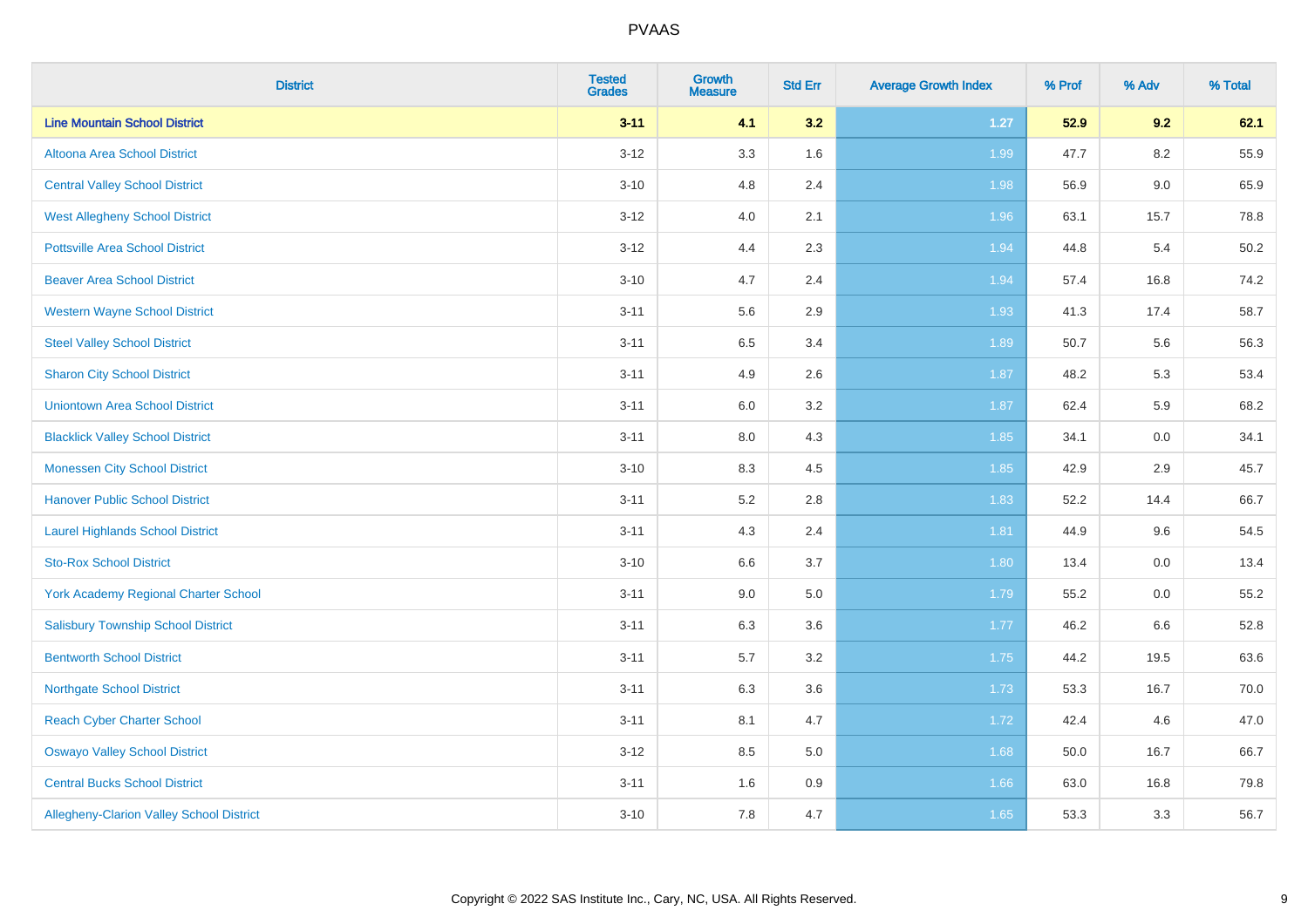| <b>District</b>                                    | <b>Tested</b><br><b>Grades</b> | <b>Growth</b><br><b>Measure</b> | <b>Std Err</b> | <b>Average Growth Index</b> | % Prof | % Adv | % Total |
|----------------------------------------------------|--------------------------------|---------------------------------|----------------|-----------------------------|--------|-------|---------|
| <b>Line Mountain School District</b>               | $3 - 11$                       | 4.1                             | 3.2            | $1.27$                      | 52.9   | 9.2   | 62.1    |
| <b>Conrad Weiser Area School District</b>          | $3 - 11$                       | 3.6                             | 2.2            | 1.63                        | 52.1   | 2.1   | 54.2    |
| Millersburg Area School District                   | $3 - 11$                       | $6.2\,$                         | 3.8            | 1.63                        | 51.8   | 7.4   | 59.3    |
| Esperanza Academy Charter School                   | $4 - 11$                       | 4.0                             | 2.5            | 1.61                        | 32.4   | 0.7   | 33.1    |
| <b>Hermitage School District</b>                   | $3 - 12$                       | 3.8                             | 2.4            | 1.60                        | 57.5   | 9.3   | 66.8    |
| <b>Pleasant Valley School District</b>             | $3 - 11$                       | 3.1                             | 2.0            | 1.57                        | 57.2   | 5.5   | 62.8    |
| <b>South Butler County School District</b>         | $3 - 10$                       | 3.9                             | 2.5            | 1.54                        | 53.1   | 16.6  | 69.7    |
| <b>Armstrong School District</b>                   | $3 - 11$                       | 2.6                             | 1.7            | 1.53                        | 51.5   | 6.1   | 57.6    |
| <b>Warrior Run School District</b>                 | $3 - 11$                       | 4.6                             | 3.0            | 1.51                        | 40.9   | 8.1   | 49.0    |
| <b>Burrell School District</b>                     | $3 - 11$                       | 4.5                             | 3.1            | 1.48                        | 58.5   | 13.8  | 72.3    |
| <b>Everett Area School District</b>                | $3 - 11$                       | 5.0                             | 3.4            | 1.47                        | 60.5   | 1.3   | 61.8    |
| <b>New Brighton Area School District</b>           | $3 - 11$                       | 4.6                             | 3.1            | 1.47                        | 60.9   | 5.8   | 66.7    |
| <b>Loyalsock Township School District</b>          | $3 - 12$                       | 4.2                             | 2.8            | 1.47                        | 54.3   | 2.1   | 56.4    |
| <b>Punxsutawney Area School District</b>           | $3 - 11$                       | 4.2                             | 2.9            | 1.45                        | 55.0   | 5.5   | 60.6    |
| <b>Towanda Area School District</b>                | $3 - 11$                       | 4.0                             | 2.8            | 1.44                        | 39.4   | 6.6   | 46.0    |
| <b>Methacton School District</b>                   | $3 - 11$                       | 2.5                             | 1.7            | 1.43                        | 62.5   | 16.4  | 79.0    |
| <b>Lincoln Park Performing Arts Charter School</b> | $7 - 11$                       | 3.6                             | 2.5            | 1.42                        | 59.6   | 14.7  | 74.3    |
| <b>KIPP Dubois Charter School</b>                  | $9 - 10$                       | 4.7                             | 3.3            | 1.40                        | 31.0   | 1.4   | 32.4    |
| Capital Area School for the Arts Charter School    | $9 - 11$                       | 5.8                             | 4.1            | 1.39                        | 59.3   | 18.6  | 78.0    |
| <b>West York Area School District</b>              | $3 - 12$                       | 3.2                             | 2.3            | 1.38                        | 53.8   | 4.4   | 58.2    |
| <b>MaST Community Charter School II</b>            | $3 - 10$                       | 4.4                             | 3.2            | 1.37                        | 28.4   | 3.4   | 31.8    |
| <b>Pottsgrove School District</b>                  | $3 - 11$                       | 2.8                             | 2.0            | 1.35                        | 44.0   | 10.0  | 53.9    |
| Mastery Charter School - Shoemaker Campus          | $7 - 10$                       | 4.1                             | 3.0            | 1.34                        | 20.9   | 3.3   | 24.2    |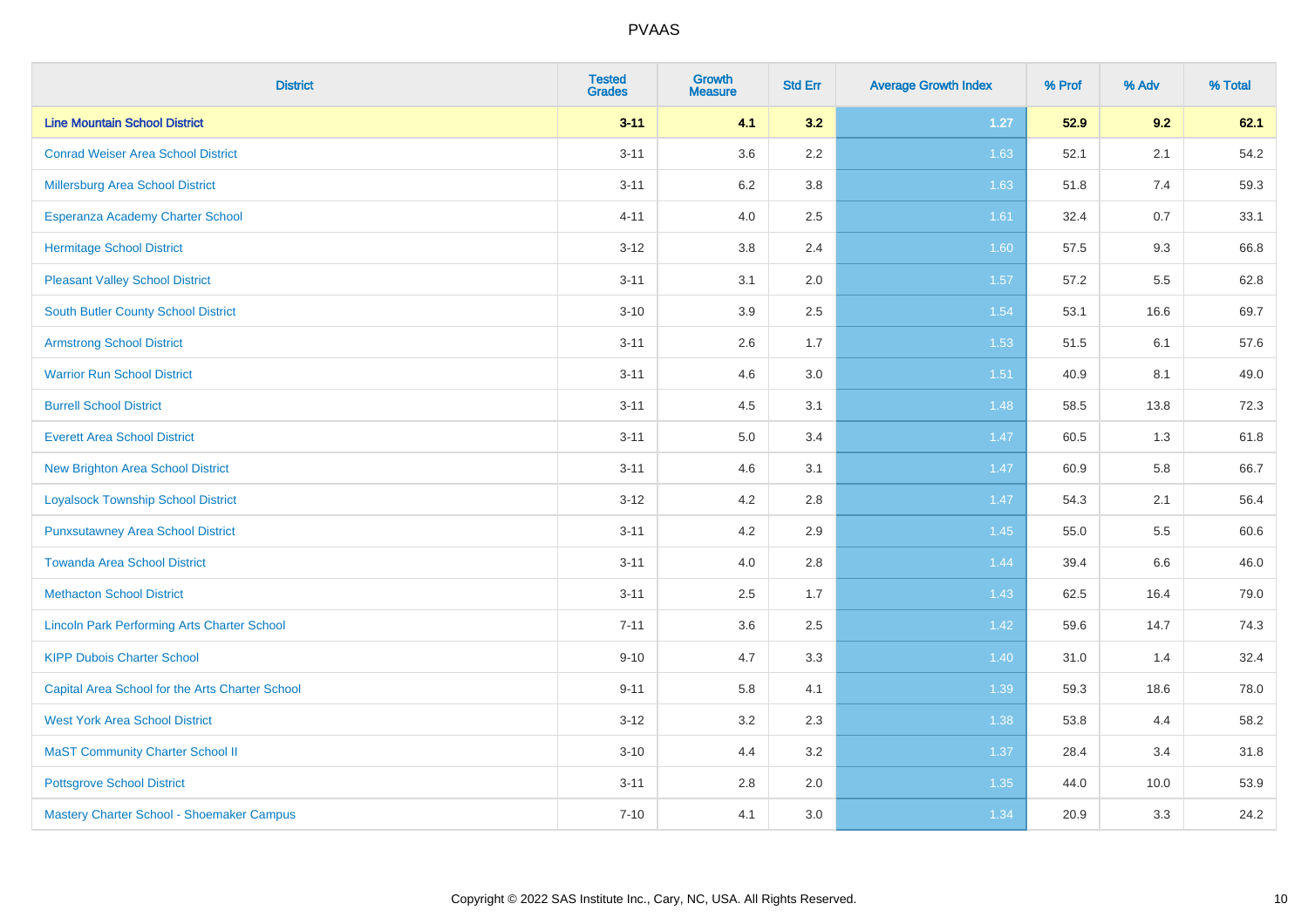| <b>District</b>                                | <b>Tested</b><br><b>Grades</b> | <b>Growth</b><br><b>Measure</b> | <b>Std Err</b> | <b>Average Growth Index</b> | % Prof | % Adv   | % Total |
|------------------------------------------------|--------------------------------|---------------------------------|----------------|-----------------------------|--------|---------|---------|
| <b>Line Mountain School District</b>           | $3 - 11$                       | 4.1                             | 3.2            | $1.27$                      | 52.9   | 9.2     | 62.1    |
| <b>Ligonier Valley School District</b>         | $3 - 11$                       | 4.2                             | 3.1            | 1.34                        | 59.1   | 10.3    | 69.5    |
| <b>Spring Cove School District</b>             | $3 - 11$                       | 3.4                             | 2.5            | 1.33                        | 47.8   | 12.7    | 60.4    |
| <b>Fairview School District</b>                | $3 - 11$                       | 3.4                             | 2.6            | 1.32                        | 57.2   | 17.6    | 74.8    |
| <b>Donegal School District</b>                 | $3 - 12$                       | 3.1                             | 2.4            | 1.29                        | 60.6   | 9.1     | 69.7    |
| <b>Line Mountain School District</b>           | $3 - 11$                       | 4.1                             | 3.2            | $1.27$                      | 52.9   | 9.2     | 62.1    |
| <b>Woodland Hills School District</b>          | $3 - 12$                       | 3.2                             | 2.6            | 1.22                        | 31.4   | 3.6     | 35.0    |
| <b>Halifax Area School District</b>            | $3 - 11$                       | 4.7                             | 3.9            | 1.22                        | 61.5   | 9.6     | 71.2    |
| <b>Port Allegany School District</b>           | $3 - 11$                       | 4.4                             | 3.6            | 1.21                        | 28.1   | 9.4     | 37.5    |
| <b>Shanksville-Stonycreek School District</b>  | $3 - 10$                       | 7.0                             | 5.9            | 1.20                        | 64.7   | 17.6    | 82.4    |
| <b>Central Cambria School District</b>         | $3 - 11$                       | 3.0                             | 2.5            | 1.17                        | 56.2   | 9.7     | 66.0    |
| Esperanza Cyber Charter School                 | $3 - 11$                       | 7.1                             | 6.1            | 1.16                        | 9.1    | 0.0     | 9.1     |
| <b>Tidioute Community Charter School</b>       | $3 - 11$                       | 5.7                             | 5.1            | 1.11                        | 34.4   | 21.9    | 56.2    |
| Morrisville Borough School District            | $3 - 11$                       | 4.8                             | 4.3            | $1.10$                      | 30.2   | 2.3     | 32.6    |
| Leechburg Area School District                 | $3 - 11$                       | 4.4                             | 4.0            | 1.09                        | 47.8   | 19.6    | 67.4    |
| Meyersdale Area School District                | $3 - 11$                       | 4.2                             | 4.0            | 1.07                        | 43.1   | $6.9\,$ | 50.0    |
| <b>General Mclane School District</b>          | $3 - 11$                       | 3.1                             | 2.9            | 1.07                        | 62.3   | 4.9     | 67.2    |
| <b>Williamsport Area School District</b>       | $3 - 11$                       | 1.9                             | 1.8            | 1.04                        | 44.1   | 12.8    | 56.9    |
| <b>Franklin Regional School District</b>       | $3 - 11$                       | 2.0                             | 1.9            | 1.02                        | 66.7   | 15.5    | 82.1    |
| <b>Manheim Central School District</b>         | $3 - 11$                       | 2.1                             | 2.1            | $1.01$                      | 53.2   | 11.6    | 64.8    |
| <b>Tunkhannock Area School District</b>        | $3 - 11$                       | 2.3                             | 2.2            | 1.01                        | 44.9   | 9.6     | 54.6    |
| <b>Mastery Charter School - Pickett Campus</b> | $6 - 10$                       | 5.6                             | 5.7            | 1.00                        | 27.8   | 0.0     | 27.8    |
| Lehigh Career & Technical Institute            | $10 - 12$                      | 5.6                             | 5.6            | 0.99                        | 78.3   | 0.0     | 78.3    |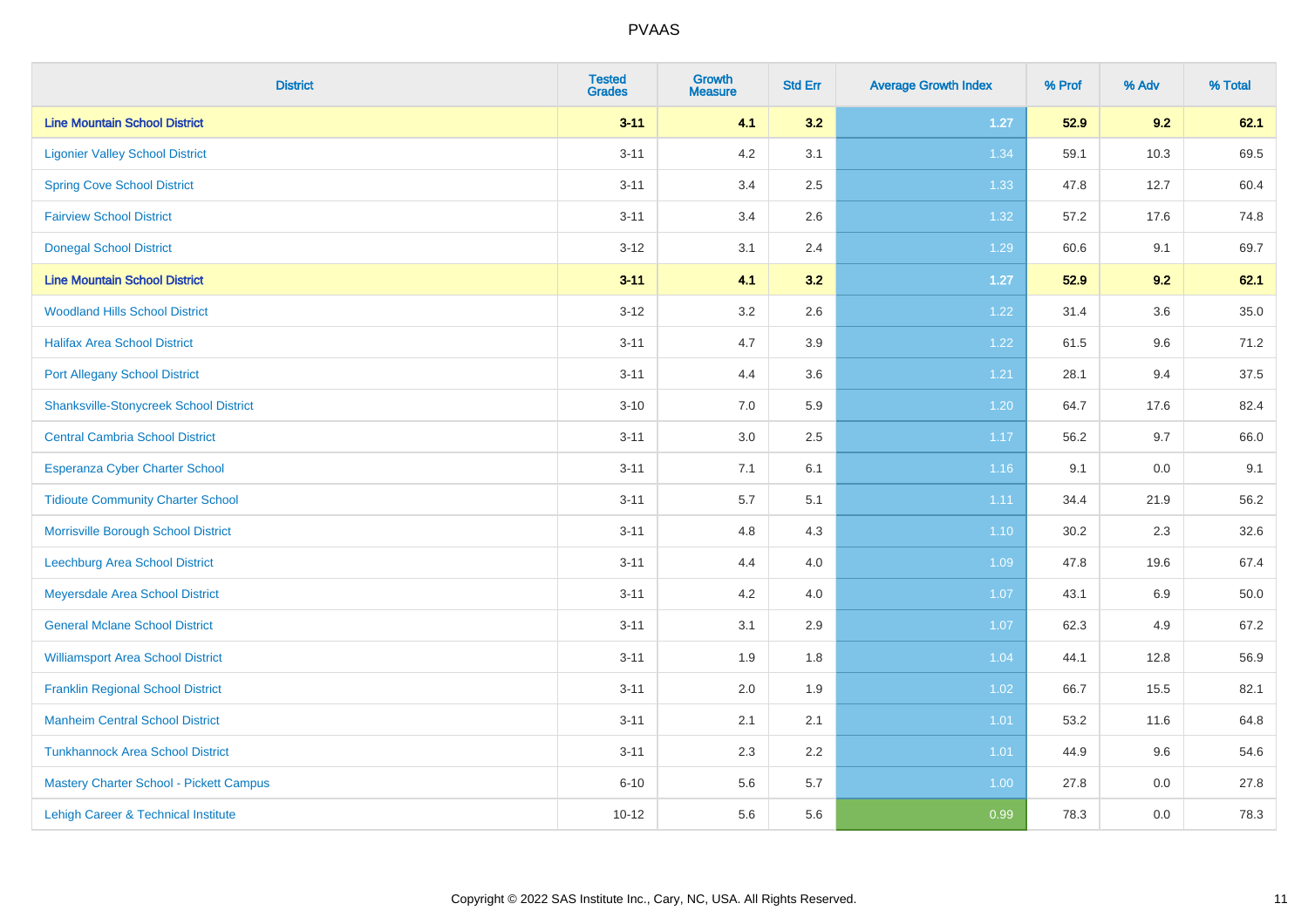| <b>District</b>                              | <b>Tested</b><br><b>Grades</b> | Growth<br><b>Measure</b> | <b>Std Err</b> | <b>Average Growth Index</b> | % Prof | % Adv   | % Total |
|----------------------------------------------|--------------------------------|--------------------------|----------------|-----------------------------|--------|---------|---------|
| <b>Line Mountain School District</b>         | $3 - 11$                       | 4.1                      | 3.2            | $1.27$                      | 52.9   | 9.2     | 62.1    |
| <b>Bensalem Township School District</b>     | $3 - 11$                       | 1.6                      | 1.6            | 0.98                        | 38.8   | $8.3\,$ | 47.1    |
| <b>Hopewell Area School District</b>         | $3 - 11$                       | 2.6                      | 2.7            | 0.97                        | 58.4   | 4.0     | 62.4    |
| <b>Berlin Brothersvalley School District</b> | $3 - 11$                       | 4.0                      | 4.2            | 0.96                        | 48.8   | 14.0    | 62.8    |
| <b>Clairton City School District</b>         | $3 - 11$                       | 3.5                      | 3.7            | 0.95                        | 13.4   | 0.0     | 13.4    |
| Lower Moreland Township School District      | $3 - 11$                       | 2.0                      | 2.2            | 0.95                        | 62.8   | 17.0    | 79.8    |
| <b>Baldwin-Whitehall School District</b>     | $3 - 11$                       | 1.8                      | 1.9            | 0.94                        | 58.6   | 8.6     | 67.1    |
| <b>Keystone School District</b>              | $3 - 11$                       | 3.1                      | 3.3            | 0.94                        | 50.6   | 6.5     | 57.1    |
| <b>Bedford Area School District</b>          | $3 - 11$                       | 2.5                      | 2.6            | 0.93                        | 48.5   | 10.0    | 58.5    |
| Northwestern Lehigh School District          | $3 - 11$                       | 2.2                      | 2.3            | 0.93                        | 53.3   | 9.7     | 63.0    |
| West Jefferson Hills School District         | $3 - 11$                       | 1.8                      | 2.1            | 0.88                        | 55.7   | 20.8    | 76.4    |
| South Fayette Township School District       | $3 - 11$                       | 1.7                      | 2.0            | 0.88                        | 61.0   | 26.5    | 87.6    |
| <b>North Clarion County School District</b>  | $3-12$                         | 3.7                      | 4.3            | 0.85                        | 67.5   | 15.0    | 82.5    |
| <b>Marple Newtown School District</b>        | $3 - 11$                       | 2.0                      | 2.4            | 0.81                        | 57.6   | 12.8    | 70.4    |
| <b>Mcguffey School District</b>              | $3 - 11$                       | 2.1                      | 2.6            | 0.81                        | 57.7   | 3.1     | 60.8    |
| Camp Hill School District                    | $3-12$                         | 2.3                      | 3.0            | 0.78                        | 53.6   | 17.5    | 71.1    |
| Urban Pathways 6-12 Charter School           | $6 - 11$                       | 4.8                      | 6.4            | 0.75                        | 28.6   | 0.0     | 28.6    |
| Southeastern Greene School District          | $3 - 10$                       | 3.3                      | 4.6            | 0.72                        | 57.6   | 6.1     | 63.6    |
| <b>Harmony Area School District</b>          | $3 - 10$                       | 4.5                      | 6.3            | 0.72                        | 33.3   | 13.3    | 46.7    |
| <b>Athens Area School District</b>           | $3 - 11$                       | 1.6                      | 2.5            | 0.64                        | 46.9   | 7.6     | 54.5    |
| <b>United School District</b>                | $3 - 11$                       | 2.1                      | 3.4            | 0.63                        | 60.3   | 6.6     | 66.9    |
| <b>Laurel School District</b>                | $3 - 11$                       | 1.8                      | 3.1            | 0.59                        | 70.1   | 2.3     | 72.4    |
| <b>Commodore Perry School District</b>       | $3 - 11$                       | 3.2                      | 5.5            | 0.58                        | 58.3   | 0.0     | 58.3    |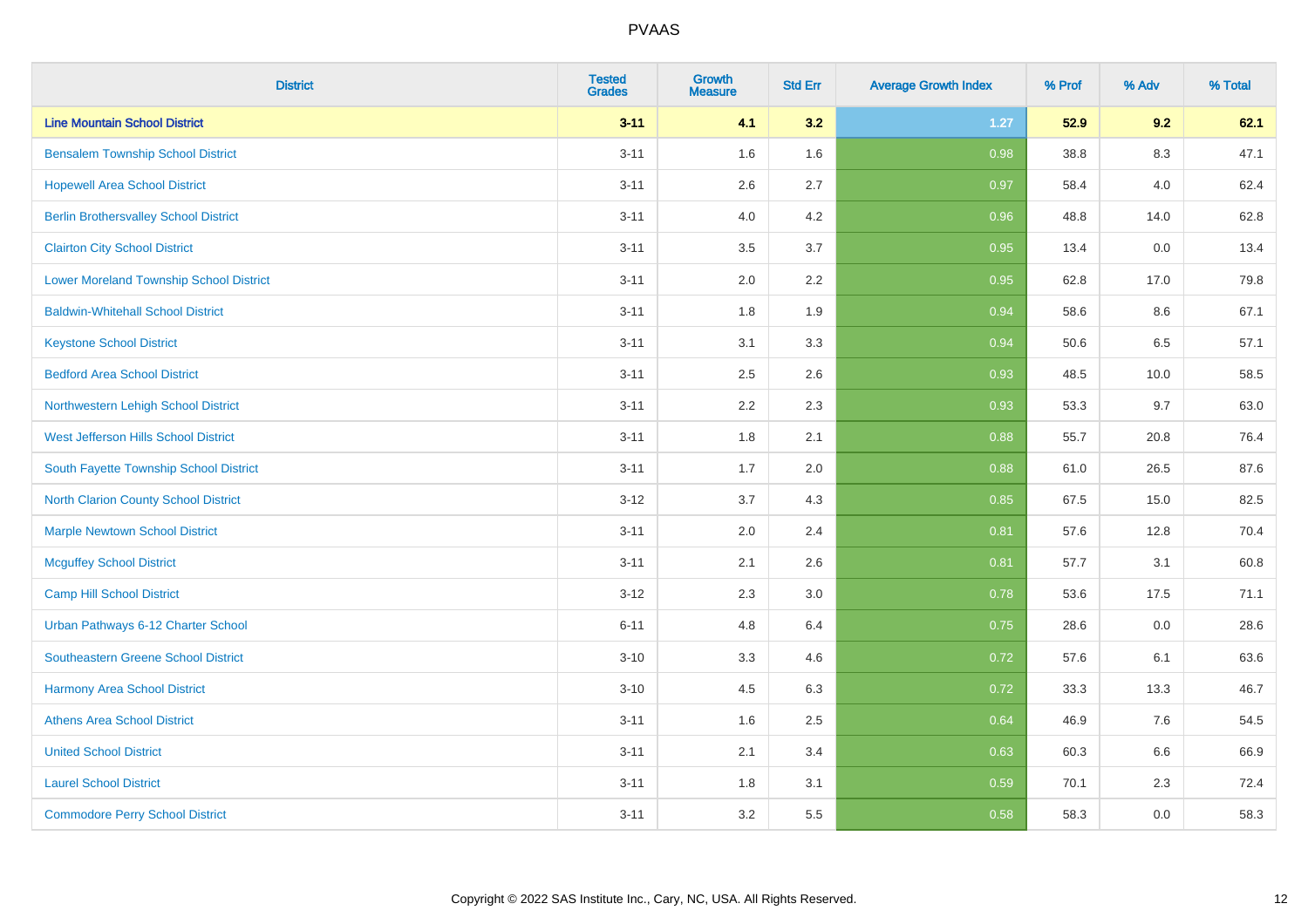| <b>District</b>                               | <b>Tested</b><br><b>Grades</b> | <b>Growth</b><br><b>Measure</b> | <b>Std Err</b> | <b>Average Growth Index</b> | % Prof | % Adv | % Total |
|-----------------------------------------------|--------------------------------|---------------------------------|----------------|-----------------------------|--------|-------|---------|
| <b>Line Mountain School District</b>          | $3 - 11$                       | 4.1                             | 3.2            | $1.27$                      | 52.9   | 9.2   | 62.1    |
| <b>Forbes Road School District</b>            | $3 - 11$                       | 2.8                             | 5.1            | 0.56                        | 41.4   | 10.3  | 51.7    |
| <b>Schuylkill Valley School District</b>      | $3 - 11$                       | 1.4                             | 2.5            | 0.56                        | 55.1   | 10.2  | 65.3    |
| <b>Union School District</b>                  | $3 - 12$                       | 2.3                             | 4.2            | 0.54                        | 32.6   | 7.0   | 39.5    |
| <b>Radnor Township School District</b>        | $3 - 12$                       | 1.0                             | 2.1            | 0.50                        | 65.0   | 23.2  | 88.2    |
| <b>Hanover Area School District</b>           | $3 - 11$                       | 2.2                             | 4.6            | 0.48                        | 42.9   | 5.7   | 48.6    |
| <b>Purchase Line School District</b>          | $3 - 12$                       | 1.7                             | 3.5            | 0.47                        | 43.1   | 5.4   | 48.5    |
| <b>Upper Adams School District</b>            | $3 - 11$                       | 1.3                             | 2.9            | 0.47                        | 55.2   | 8.6   | 63.8    |
| Roberto Clemente Charter School               | $3 - 12$                       | 2.2                             | 4.9            | 0.45                        | 27.5   | 5.0   | 32.5    |
| <b>Union Area School District</b>             | $3 - 11$                       | 1.9                             | 4.3            | 0.44                        | 61.5   | 0.0   | 61.5    |
| Mastery Charter High School-Lenfest Campus    | $7 - 11$                       | 2.5                             | 5.7            | 0.43                        | 40.0   | 0.0   | 40.0    |
| <b>Galeton Area School District</b>           | $3 - 11$                       | 2.2                             | 5.3            | 0.42                        | 41.3   | 4.4   | 45.6    |
| <b>Newport School District</b>                | $3 - 12$                       | 1.4                             | 3.5            | 0.41                        | 51.5   | 10.3  | 61.8    |
| <b>Tussey Mountain School District</b>        | $3 - 12$                       | 1.5                             | 3.7            | 0.40                        | 38.6   | 1.8   | 40.4    |
| South Eastern School District                 | $3 - 11$                       | 0.9                             | 2.4            | 0.39                        | 54.8   | 6.6   | 61.4    |
| <b>Gateway School District</b>                | $3 - 11$                       | 0.8                             | 2.2            | 0.38                        | 52.1   | 13.8  | 65.9    |
| <b>Wallingford-Swarthmore School District</b> | $3 - 10$                       | 0.9                             | 2.4            | 0.38                        | 64.4   | 22.7  | 87.1    |
| <b>Lakeland School District</b>               | $3 - 11$                       | 1.1                             | 2.8            | 0.38                        | 48.6   | 3.7   | 52.3    |
| <b>Lower Dauphin School District</b>          | $3 - 11$                       | 0.6                             | 1.9            | 0.33                        | 49.2   | 12.6  | 61.8    |
| <b>Wyomissing Area School District</b>        | $3 - 12$                       | $0.8\,$                         | 2.6            | 0.33                        | 55.7   | 17.6  | 73.3    |
| <b>Mastery Charter School - Thomas Campus</b> | $3 - 10$                       | 2.1                             | 6.2            | 0.33                        | 28.6   | 0.0   | 28.6    |
| Lehigh Valley Academy Regional Charter School | $3 - 11$                       | 0.7                             | 2.3            | 0.32                        | 46.3   | 5.0   | 51.4    |
| <b>Greater Latrobe School District</b>        | $3 - 11$                       | 0.6                             | 1.9            | 0.31                        | 55.5   | 14.1  | 69.5    |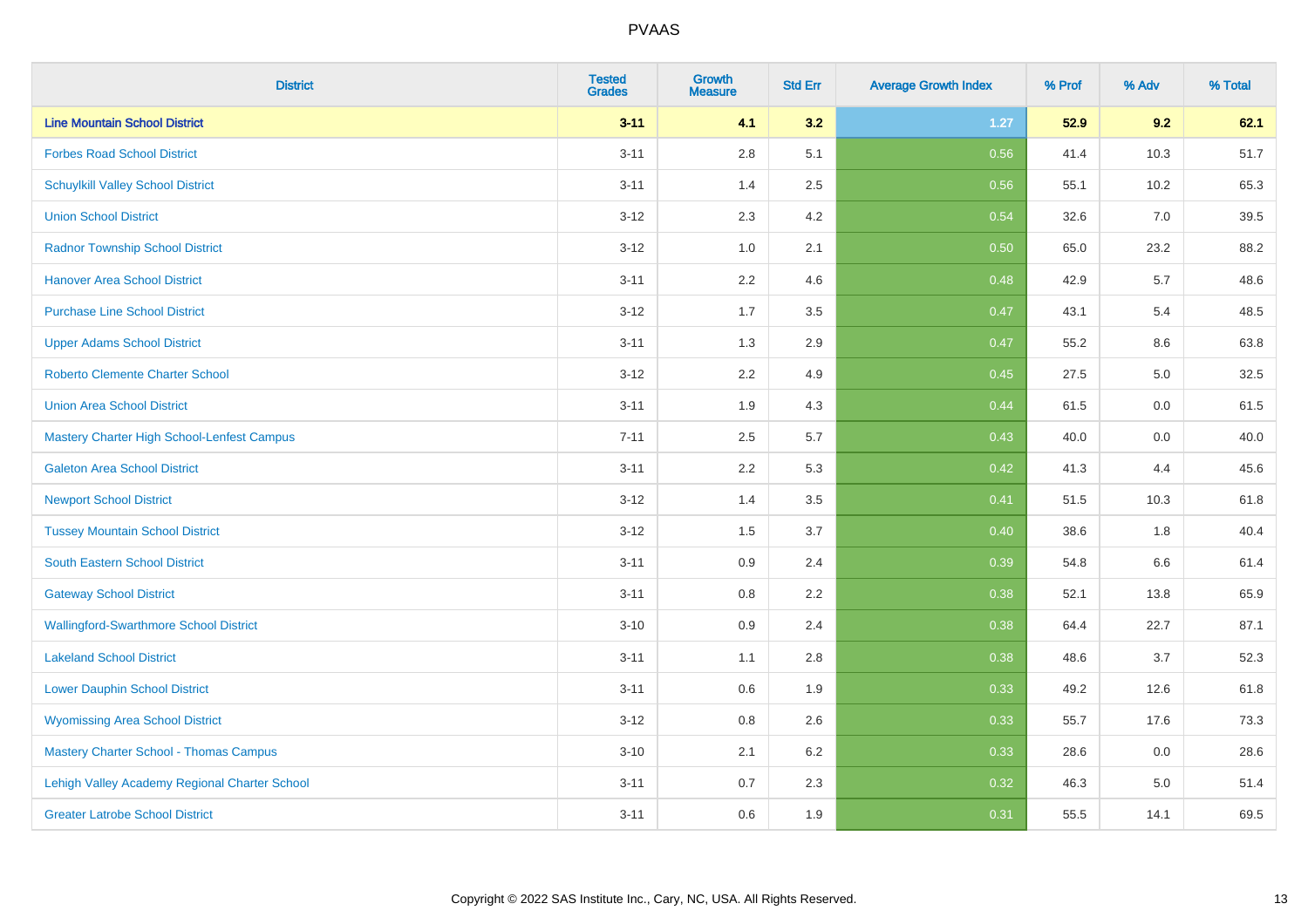| <b>District</b>                          | <b>Tested</b><br><b>Grades</b> | Growth<br><b>Measure</b> | <b>Std Err</b> | <b>Average Growth Index</b> | % Prof | % Adv   | % Total |
|------------------------------------------|--------------------------------|--------------------------|----------------|-----------------------------|--------|---------|---------|
| <b>Line Mountain School District</b>     | $3 - 11$                       | 4.1                      | 3.2            | $1.27$                      | 52.9   | 9.2     | 62.1    |
| <b>Greenville Area School District</b>   | $3 - 11$                       | 0.7                      | 2.9            | 0.26                        | 53.4   | 6.9     | 60.3    |
| <b>Bloomsburg Area School District</b>   | $3 - 10$                       | 0.7                      | 3.0            | 0.23                        | 55.9   | 11.8    | 67.6    |
| <b>Jersey Shore Area School District</b> | $3 - 11$                       | 0.5                      | 2.6            | 0.21                        | 47.1   | 9.2     | 56.2    |
| <b>Reynolds School District</b>          | $3 - 10$                       | 0.5                      | 3.4            | 0.16                        | 52.1   | 7.0     | 59.2    |
| <b>Brockway Area School District</b>     | $3 - 11$                       | 0.6                      | 3.6            | 0.16                        | 49.2   | 7.7     | 56.9    |
| Northern Lebanon School District         | $3 - 11$                       | 0.4                      | 2.5            | 0.15                        | 28.0   | 3.0     | 31.0    |
| <b>Danville Area School District</b>     | $3 - 11$                       | 0.4                      | 2.6            | 0.15                        | 57.4   | 18.4    | 75.7    |
| <b>Smethport Area School District</b>    | $3 - 12$                       | 0.6                      | 3.9            | 0.15                        | 37.0   | 1.8     | 38.9    |
| Insight PA Cyber Charter School          | $3 - 11$                       | 0.7                      | 5.7            | 0.12                        | 50.0   | 4.8     | 54.8    |
| <b>Hempfield School District</b>         | $3 - 11$                       | 0.1                      | 1.4            | 0.08                        | 58.2   | 9.9     | 68.2    |
| <b>West Branch Area School District</b>  | $3 - 11$                       | 0.2                      | 3.8            | 0.05                        | 47.2   | 1.9     | 49.1    |
| East Stroudsburg Area School District    | $3 - 11$                       | 0.1                      | 1.6            | 0.05                        | 45.8   | $7.8\,$ | 53.6    |
| <b>Wilkes-Barre Area School District</b> | $3 - 11$                       | 0.1                      | 3.2            | 0.02                        | 35.5   | 5.4     | 40.9    |
| <b>Susquenita School District</b>        | $3 - 11$                       | $-0.1$                   | 2.8            | $-0.01$                     | 47.7   | 10.1    | 57.8    |
| <b>Penn Cambria School District</b>      | $3 - 11$                       | $-0.0$                   | 2.7            | $-0.01$                     | 61.5   | 7.7     | 69.2    |
| <b>Kutztown Area School District</b>     | $3 - 12$                       | $-0.2$                   | 3.2            | $-0.05$                     | 55.4   | 13.3    | 68.7    |
| <b>Avella Area School District</b>       | $3 - 12$                       | $-0.3$                   | 4.7            | $-0.05$                     | 49.3   | 14.5    | 63.8    |
| <b>Mercer Area School District</b>       | $3 - 11$                       | $-0.2$                   | 3.3            | $-0.06$                     | 56.0   | 8.0     | 64.0    |
| <b>Warren County School District</b>     | $3 - 11$                       | $-0.1$                   | 1.8            | $-0.06$                     | 37.2   | 5.3     | 42.6    |
| <b>Chester-Upland School District</b>    | $3 - 11$                       | $-0.3$                   | 2.7            | $-0.09$                     | 13.8   | 0.8     | 14.6    |
| New Kensington-Arnold School District    | $3 - 11$                       | $-0.4$                   | 3.8            | $-0.10$                     | 40.7   | 3.7     | 44.4    |
| <b>Blue Ridge School District</b>        | $3 - 11$                       | $-0.5$                   | 3.6            | $-0.12$                     | 44.6   | 3.1     | 47.7    |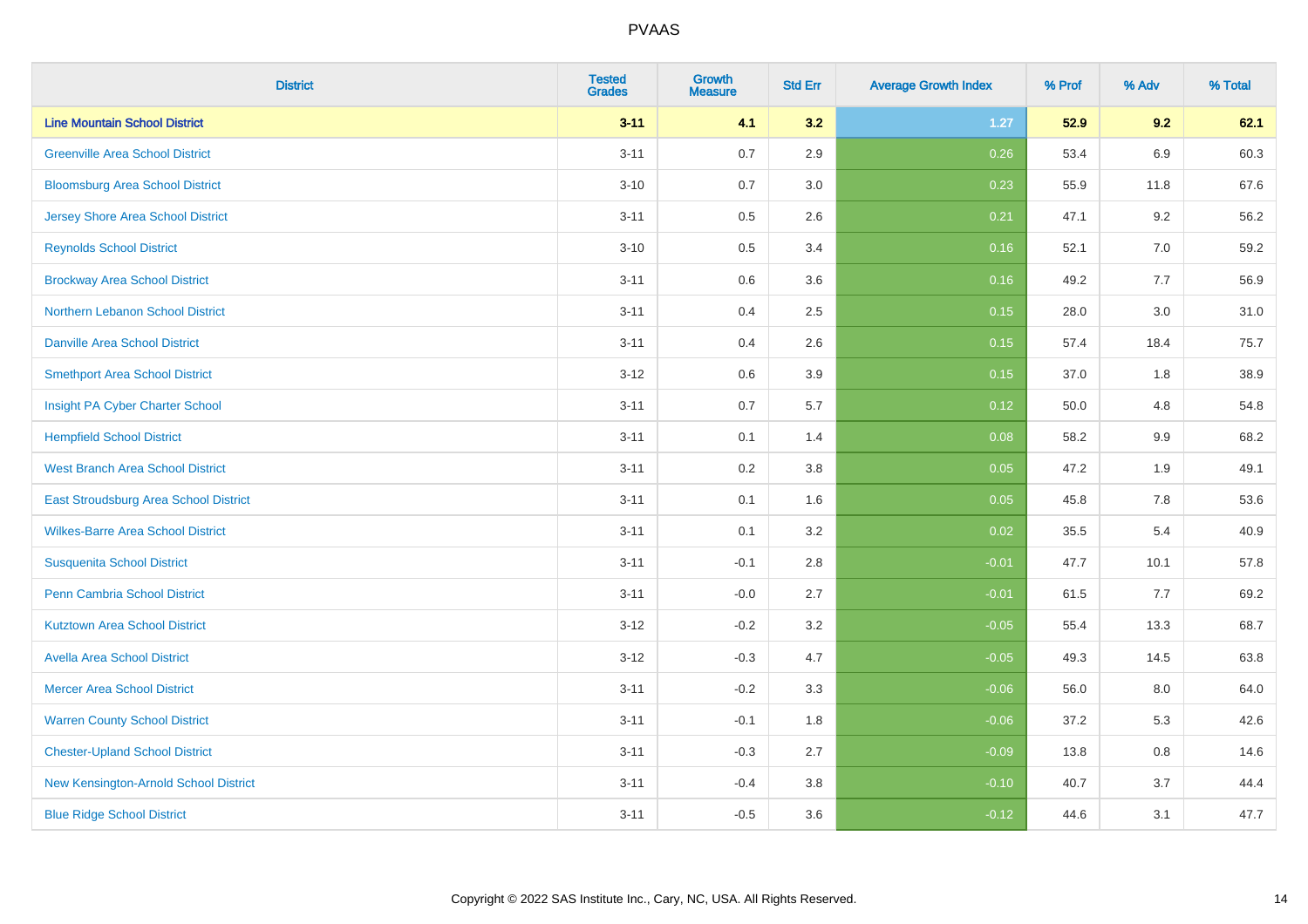| <b>District</b>                                    | <b>Tested</b><br><b>Grades</b> | <b>Growth</b><br><b>Measure</b> | <b>Std Err</b> | <b>Average Growth Index</b> | % Prof | % Adv | % Total |
|----------------------------------------------------|--------------------------------|---------------------------------|----------------|-----------------------------|--------|-------|---------|
| <b>Line Mountain School District</b>               | $3 - 11$                       | 4.1                             | 3.2            | $1.27$                      | 52.9   | 9.2   | 62.1    |
| <b>Central Fulton School District</b>              | $3 - 11$                       | $-0.5$                          | 3.5            | $-0.14$                     | 51.4   | 8.6   | 60.0    |
| <b>Otto-Eldred School District</b>                 | $3 - 11$                       | $-0.7$                          | 4.2            | $-0.15$                     | 56.2   | 6.2   | 62.5    |
| <b>Oley Valley School District</b>                 | $3 - 11$                       | $-0.4$                          | 2.8            | $-0.15$                     | 43.1   | 12.9  | 56.0    |
| Philadelphia Electrical & Tech Charter High School | $10 - 10$                      | $-0.5$                          | 2.9            | $-0.15$                     | 8.8    | 0.0   | 8.8     |
| <b>Bellefonte Area School District</b>             | $3 - 11$                       | $-0.4$                          | 2.2            | $-0.17$                     | 47.6   | 10.6  | 58.2    |
| Southern Lehigh School District                    | $3 - 11$                       | $-0.4$                          | 2.3            | $-0.17$                     | 66.1   | 11.9  | 78.0    |
| <b>Crestwood School District</b>                   | $3 - 11$                       | $-0.4$                          | 2.4            | $-0.17$                     | 57.4   | 17.0  | 74.4    |
| <b>Achievement House Charter School</b>            | $7 - 11$                       | $-0.7$                          | 4.0            | $-0.17$                     | 32.5   | 2.6   | 35.1    |
| <b>Millville Area School District</b>              | $3 - 12$                       | $-0.9$                          | 4.7            | $-0.18$                     | 51.4   | 5.4   | 56.8    |
| <b>Mount Carmel Area School District</b>           | $3 - 11$                       | $-0.6$                          | 3.1            | $-0.18$                     | 45.3   | 2.1   | 47.4    |
| <b>Westinghouse Arts Academy Charter School</b>    | $9 - 10$                       | $-0.7$                          | 3.6            | $-0.19$                     | 59.2   | 8.4   | 67.6    |
| <b>Panther Valley School District</b>              | $3-12$                         | $-0.6$                          | 3.3            | $-0.19$                     | 47.9   | 4.3   | 52.1    |
| <b>Harrisburg City School District</b>             | $3 - 11$                       | $-0.4$                          | 2.1            | $-0.19$                     | 15.1   | 0.4   | 15.5    |
| <b>Girard School District</b>                      | $3 - 11$                       | $-0.6$                          | 2.7            | $-0.22$                     | 53.9   | 15.6  | 69.6    |
| <b>Lakeview School District</b>                    | $3 - 11$                       | $-0.9$                          | 3.7            | $-0.24$                     | 60.3   | 3.2   | 63.5    |
| <b>Glendale School District</b>                    | $3 - 10$                       | $-0.9$                          | 3.7            | $-0.24$                     | 50.0   | 5.4   | 55.4    |
| <b>Penn Manor School District</b>                  | $3 - 11$                       | $-0.4$                          | 1.6            | $-0.25$                     | 51.9   | 12.6  | 64.5    |
| <b>Tuscarora School District</b>                   | $3 - 11$                       | $-0.6$                          | 2.3            | $-0.27$                     | 45.1   | 8.1   | 53.2    |
| <b>Cornell School District</b>                     | $3 - 11$                       | $-1.6$                          | 5.0            | $-0.32$                     | 33.8   | 1.5   | 35.4    |
| <b>Albert Gallatin Area School District</b>        | $3 - 11$                       | $-0.8$                          | 2.4            | $-0.32$                     | 54.5   | 10.0  | 64.6    |
| Hope For Hyndman Charter School                    | $3 - 11$                       | $-2.0$                          | 6.1            | $-0.32$                     | 33.3   | 0.0   | 33.3    |
| <b>Palmerton Area School District</b>              | $3 - 11$                       | $-1.2$                          | 3.0            | $-0.39$                     | 57.4   | 5.0   | 62.4    |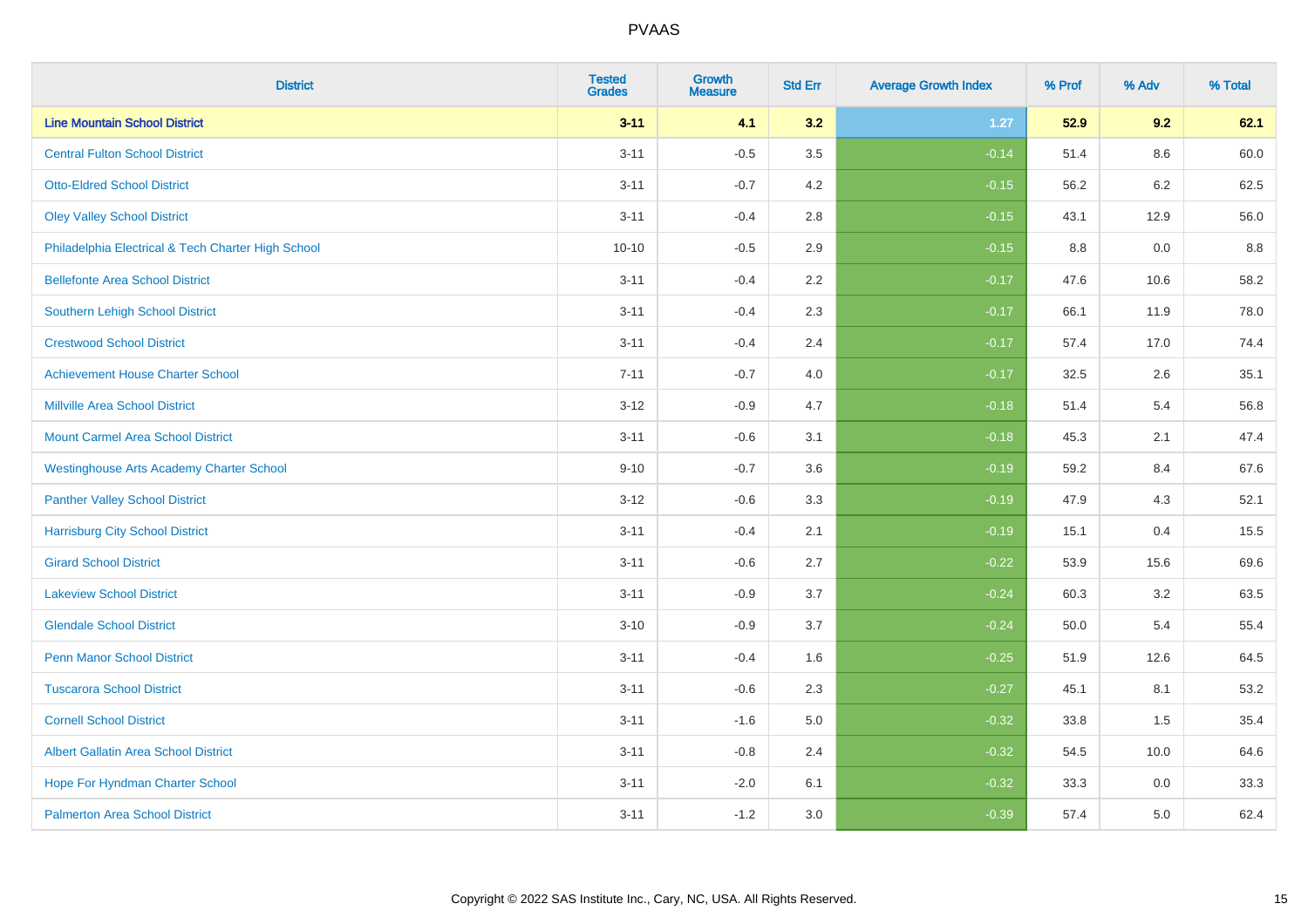| <b>District</b>                                         | <b>Tested</b><br><b>Grades</b> | Growth<br><b>Measure</b> | <b>Std Err</b> | <b>Average Growth Index</b> | % Prof | % Adv | % Total |
|---------------------------------------------------------|--------------------------------|--------------------------|----------------|-----------------------------|--------|-------|---------|
| <b>Line Mountain School District</b>                    | $3 - 11$                       | 4.1                      | 3.2            | 1.27                        | 52.9   | 9.2   | 62.1    |
| <b>Bellwood-Antis School District</b>                   | $3 - 10$                       | $-1.2$                   | 3.2            | $-0.39$                     | 55.1   | 10.1  | 65.2    |
| <b>Sharpsville Area School District</b>                 | $3 - 11$                       | $-1.4$                   | 3.5            | $-0.40$                     | 55.2   | 13.4  | 68.7    |
| North Schuylkill School District                        | $3 - 11$                       | $-1.0$                   | 2.4            | $-0.42$                     | 41.8   | 5.1   | 46.8    |
| <b>Bangor Area School District</b>                      | $3 - 12$                       | $-0.9$                   | 2.0            | $-0.43$                     | 44.3   | 4.7   | 49.0    |
| <b>Shaler Area School District</b>                      | $3 - 11$                       | $-0.8$                   | 1.9            | $-0.43$                     | 49.1   | 9.6   | 58.7    |
| <b>Conewago Valley School District</b>                  | $3 - 12$                       | $-0.9$                   | 2.0            | $-0.45$                     | 51.7   | 9.6   | 61.3    |
| <b>Elizabethtown Area School District</b>               | $3 - 12$                       | $-0.9$                   | 1.9            | $-0.47$                     | 50.0   | 11.2  | 61.2    |
| Center For Student Learning Charter School At Pennsbury | $6 - 12$                       | $-2.9$                   | 6.1            | $-0.47$                     | 42.9   | 0.0   | 42.9    |
| South Side Area School District                         | $3 - 11$                       | $-1.6$                   | 3.3            | $-0.48$                     | 50.0   | 6.8   | 56.8    |
| <b>Wyoming Area School District</b>                     | $3 - 10$                       | $-1.3$                   | 2.6            | $-0.50$                     | 53.8   | 10.8  | 64.6    |
| Canon-Mcmillan School District                          | $3 - 11$                       | $-0.8$                   | 1.6            | $-0.50$                     | 58.7   | 15.9  | 74.6    |
| <b>Central Greene School District</b>                   | $3 - 11$                       | $-1.6$                   | 2.8            | $-0.55$                     | 54.2   | 2.8   | 57.0    |
| <b>Mid Valley School District</b>                       | $3 - 10$                       | $-1.7$                   | 3.0            | $-0.55$                     | 45.1   | 7.8   | 52.9    |
| <b>Manheim Township School District</b>                 | $3 - 12$                       | $-0.9$                   | 1.6            | $-0.58$                     | 53.2   | 15.5  | 68.7    |
| <b>Clarion-Limestone Area School District</b>           | $3 - 12$                       | $-2.5$                   | 4.1            | $-0.60$                     | 56.8   | 6.8   | 63.6    |
| <b>Burgettstown Area School District</b>                | $3 - 11$                       | $-2.1$                   | 3.4            | $-0.62$                     | 50.0   | 1.4   | 51.4    |
| <b>Susquehanna Community School District</b>            | $3 - 11$                       | $-2.8$                   | 4.2            | $-0.66$                     | 49.4   | 6.9   | 56.3    |
| <b>Fannett-Metal School District</b>                    | $3 - 11$                       | $-3.4$                   | 5.1            | $-0.67$                     | 38.7   | 8.1   | 46.8    |
| <b>Cheltenham School District</b>                       | $3 - 11$                       | $-1.4$                   | 2.1            | $-0.67$                     | 46.1   | 10.0  | 56.1    |
| <b>North Pocono School District</b>                     | $3 - 11$                       | $-2.3$                   | 3.4            | $-0.68$                     | 52.0   | 16.4  | 68.5    |
| Mt Lebanon School District                              | $3 - 11$                       | $-1.0$                   | 1.5            | $-0.70$                     | 61.9   | 24.0  | 85.9    |
| <b>Lehighton Area School District</b>                   | $3 - 11$                       | $-1.6$                   | 2.3            | $-0.70$                     | 51.1   | 5.6   | 56.7    |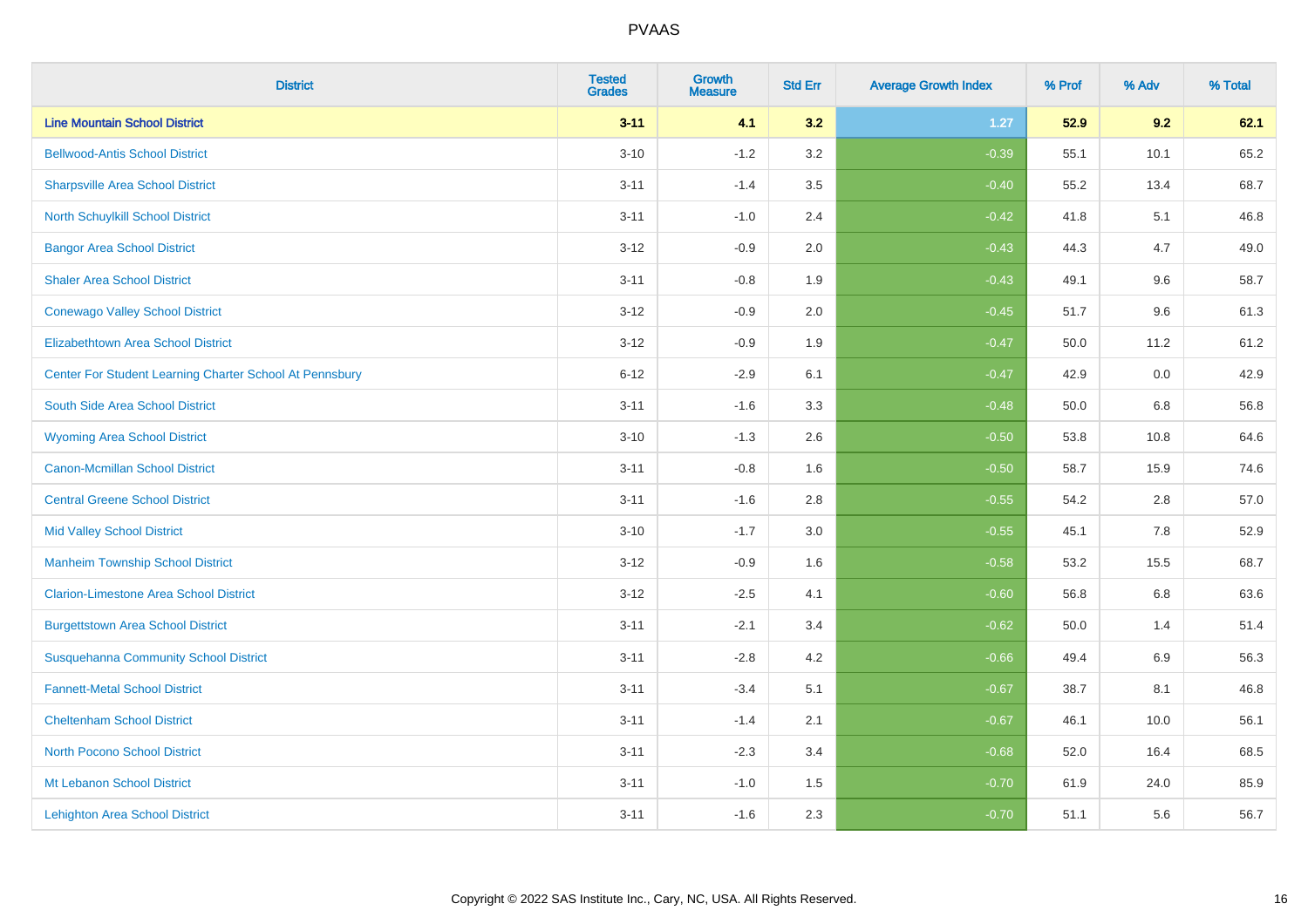| <b>District</b>                               | <b>Tested</b><br><b>Grades</b> | <b>Growth</b><br><b>Measure</b> | <b>Std Err</b> | <b>Average Growth Index</b> | % Prof | % Adv | % Total |
|-----------------------------------------------|--------------------------------|---------------------------------|----------------|-----------------------------|--------|-------|---------|
| <b>Line Mountain School District</b>          | $3 - 11$                       | 4.1                             | 3.2            | $1.27$                      | 52.9   | 9.2   | 62.1    |
| Huntingdon Area School District               | $3 - 11$                       | $-2.0$                          | 2.7            | $-0.72$                     | 36.8   | 10.3  | 47.0    |
| <b>Bald Eagle Area School District</b>        | $3 - 11$                       | $-2.1$                          | 2.7            | $-0.75$                     | 48.4   | 9.4   | 57.7    |
| <b>Turkeyfoot Valley Area School District</b> | $3 - 12$                       | $-4.3$                          | 5.6            | $-0.76$                     | 22.0   | 5.1   | 27.1    |
| <b>Gillingham Charter School</b>              | $3 - 11$                       | $-4.4$                          | 5.6            | $-0.77$                     | 20.8   | 8.3   | 29.2    |
| <b>Conemaugh Valley School District</b>       | $3 - 12$                       | $-3.2$                          | 4.1            | $-0.78$                     | 48.2   | 5.6   | 53.7    |
| <b>Northeast Bradford School District</b>     | $3 - 10$                       | $-3.1$                          | 4.0            | $-0.78$                     | 33.9   | 3.4   | 37.3    |
| Shenango Area School District                 | $3 - 11$                       | $-2.6$                          | 3.3            | $-0.79$                     | 50.6   | 13.9  | 64.6    |
| <b>Lebanon School District</b>                | $3 - 11$                       | $-1.6$                          | 1.9            | $-0.80$                     | 24.4   | 2.6   | 27.0    |
| <b>Forest Area School District</b>            | $3 - 11$                       | $-4.4$                          | 5.4            | $-0.81$                     | 36.2   | 2.1   | 38.3    |
| <b>Chartiers Valley School District</b>       | $3 - 11$                       | $-1.7$                          | 2.0            | $-0.81$                     | 54.7   | 8.4   | 63.1    |
| <b>Phoenixville Area School District</b>      | $3 - 11$                       | $-1.7$                          | 2.1            | $-0.83$                     | 59.9   | 10.6  | 70.5    |
| <b>Charleroi School District</b>              | $3 - 11$                       | $-2.6$                          | 3.0            | $-0.86$                     | 55.7   | 7.4   | 63.1    |
| <b>Montour School District</b>                | $3 - 11$                       | $-1.8$                          | 2.1            | $-0.88$                     | 61.4   | 15.1  | 76.5    |
| <b>Columbia Borough School District</b>       | $3 - 12$                       | $-3.1$                          | 3.5            | $-0.89$                     | 29.5   | 1.9   | 31.4    |
| <b>Sullivan County School District</b>        | $3 - 10$                       | $-4.0$                          | 4.4            | $-0.90$                     | 66.7   | 2.6   | 69.2    |
| <b>Austin Area School District</b>            | $3 - 11$                       | $-5.7$                          | 6.4            | $-0.90$                     | 33.3   | 5.6   | 38.9    |
| <b>Wyoming Valley West School District</b>    | $3 - 11$                       | $-2.2$                          | 2.4            | $-0.91$                     | 49.4   | 3.0   | 52.4    |
| Imhotep Institute Charter High School         | $9 - 11$                       | $-5.3$                          | 5.8            | $-0.92$                     | 25.0   | 0.0   | 25.0    |
| <b>North Hills School District</b>            | $3 - 11$                       | $-1.8$                          | 1.8            | $-0.96$                     | 59.1   | 14.1  | 73.2    |
| <b>Seneca Valley School District</b>          | $3 - 11$                       | $-1.4$                          | 1.4            | $-0.99$                     | 57.2   | 11.4  | 68.6    |
| <b>Valley Grove School District</b>           | $3 - 10$                       | $-3.7$                          | 3.7            | $-1.01$                     | 51.2   | 6.1   | 57.3    |
| <b>Lewisburg Area School District</b>         | $3 - 11$                       | $-2.7$                          | 2.6            | $-1.03$                     | 57.0   | 18.5  | 75.6    |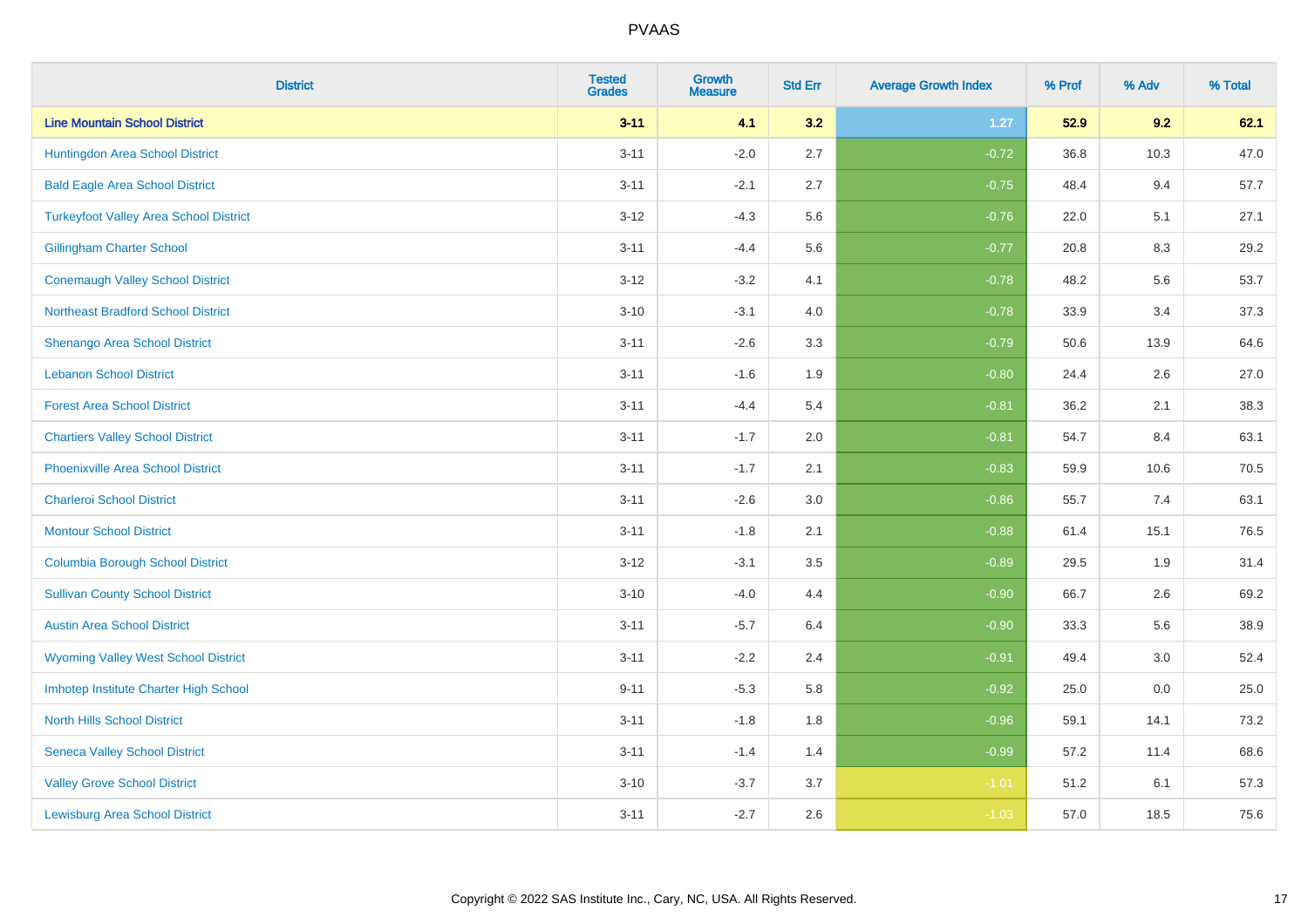| <b>District</b>                              | <b>Tested</b><br><b>Grades</b> | <b>Growth</b><br><b>Measure</b> | <b>Std Err</b> | <b>Average Growth Index</b> | % Prof | % Adv | % Total |
|----------------------------------------------|--------------------------------|---------------------------------|----------------|-----------------------------|--------|-------|---------|
| <b>Line Mountain School District</b>         | $3 - 11$                       | 4.1                             | 3.2            | $1.27$                      | 52.9   | 9.2   | 62.1    |
| <b>West Greene School District</b>           | $3 - 11$                       | $-4.5$                          | 4.3            | $-1.04$                     | 36.6   | 7.3   | 43.9    |
| <b>Quaker Valley School District</b>         | $3 - 11$                       | $-2.8$                          | 2.6            | $-1.08$                     | 55.2   | 13.2  | 68.4    |
| Oil City Area School District                | $3 - 11$                       | $-2.9$                          | 2.6            | $-1.08$                     | 44.4   | 5.8   | 50.2    |
| Conemaugh Township Area School District      | $3 - 12$                       | $-3.7$                          | 3.4            | $-1.09$                     | 53.8   | 17.6  | 71.4    |
| <b>Riverside School District</b>             | $3 - 11$                       | $-3.2$                          | 3.0            | $-1.09$                     | 43.0   | 9.0   | 52.0    |
| Juniata Valley School District               | $3 - 11$                       | $-3.9$                          | 3.5            | $-1.10$                     | 44.4   | 3.5   | 47.8    |
| <b>Dallas School District</b>                | $3 - 11$                       | $-2.5$                          | 2.2            | $-1.12$                     | 54.9   | 7.6   | 62.4    |
| Jeannette City School District               | $3 - 11$                       | $-4.3$                          | 3.8            | $-1.13$                     | 46.7   | 7.5   | 54.2    |
| <b>Antietam School District</b>              | $3 - 10$                       | $-4.3$                          | 3.8            | $-1.13$                     | 36.4   | 5.4   | 41.8    |
| <b>Kane Area School District</b>             | $3 - 10$                       | $-3.7$                          | 3.2            | $-1.17$                     | 39.5   | 9.9   | 49.4    |
| <b>Chichester School District</b>            | $3 - 11$                       | $-2.7$                          | 2.3            | $-1.17$                     | 44.6   | 6.6   | 51.2    |
| <b>Chestnut Ridge School District</b>        | $3 - 12$                       | $-3.4$                          | 2.9            | $-1.17$                     | 46.6   | 5.8   | 52.4    |
| <b>Big Beaver Falls Area School District</b> | $3 - 11$                       | $-3.9$                          | 3.3            | $-1.18$                     | 34.1   | 3.5   | 37.6    |
| <b>Greater Johnstown School District</b>     | $3 - 11$                       | $-3.1$                          | 2.6            | $-1.19$                     | 26.1   | 0.0   | 26.1    |
| <b>Riverview School District</b>             | $3 - 11$                       | $-4.6$                          | 3.8            | $-1.20$                     | 57.9   | 15.8  | 73.7    |
| <b>Scranton School District</b>              | $3 - 12$                       | $-2.9$                          | 2.4            | $-1.22$                     | 45.6   | 3.6   | 49.1    |
| <b>Elk Lake School District</b>              | $3 - 11$                       | $-4.0$                          | 3.3            | $-1.23$                     | 46.2   | 3.3   | 49.4    |
| <b>Apollo-Ridge School District</b>          | $3 - 12$                       | $-4.7$                          | 3.7            | $-1.24$                     | 50.0   | 10.0  | 60.0    |
| <b>Troy Area School District</b>             | $3 - 10$                       | $-4.3$                          | 3.4            | $-1.26$                     | 43.2   | 5.7   | 48.9    |
| <b>Bristol Borough School District</b>       | $3 - 12$                       | $-4.3$                          | 3.4            | $-1.27$                     | 39.7   | 1.3   | 41.0    |
| <b>Shade-Central City School District</b>    | $3 - 11$                       | $-5.9$                          | 4.6            | $-1.28$                     | 27.8   | 0.0   | 27.8    |
| <b>Ellwood City Area School District</b>     | $3 - 11$                       | $-4.2$                          | 3.2            | $-1.29$                     | 54.1   | 14.1  | 68.2    |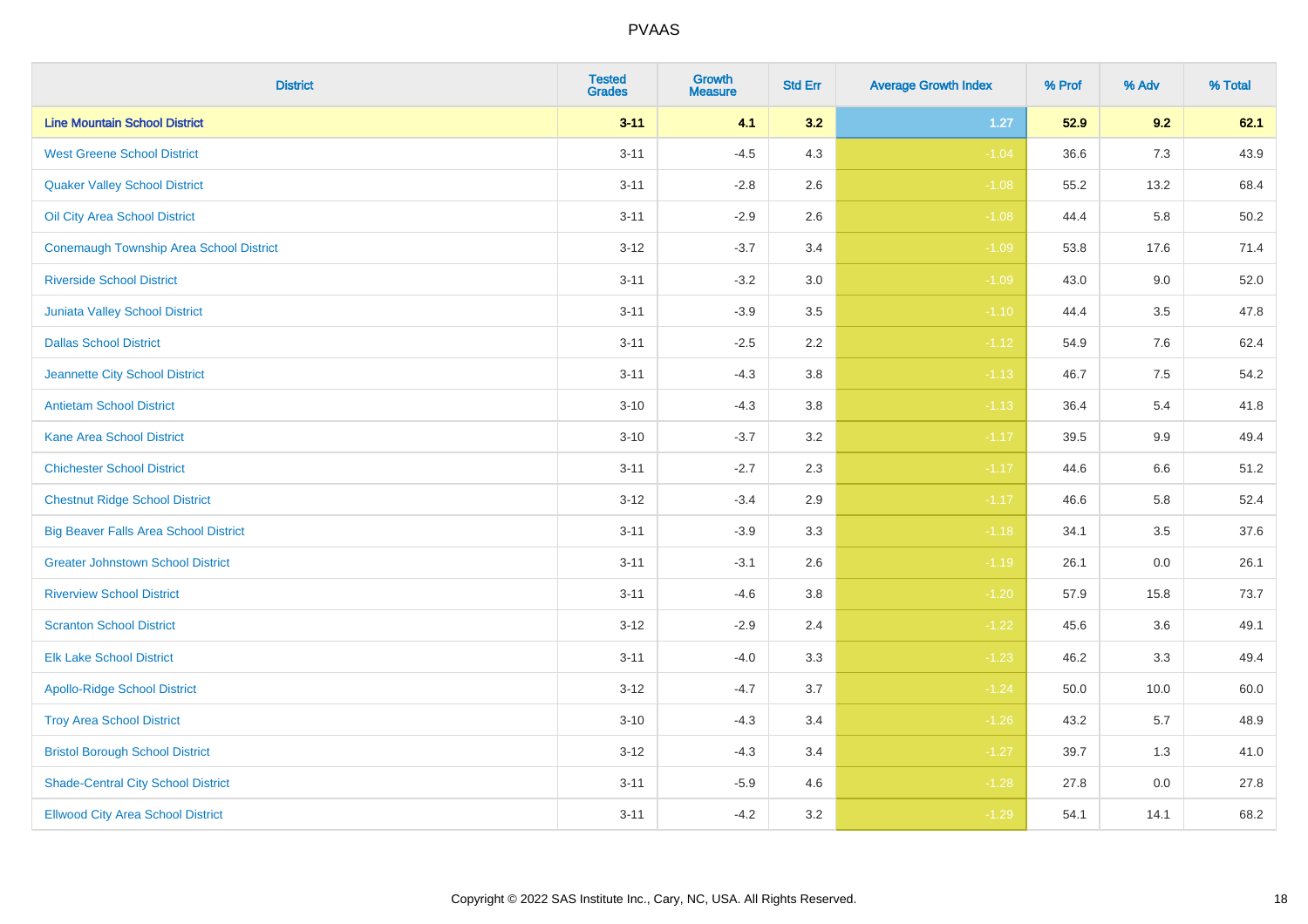| <b>District</b>                                                       | <b>Tested</b><br><b>Grades</b> | <b>Growth</b><br><b>Measure</b> | <b>Std Err</b> | <b>Average Growth Index</b> | % Prof | % Adv | % Total |
|-----------------------------------------------------------------------|--------------------------------|---------------------------------|----------------|-----------------------------|--------|-------|---------|
| <b>Line Mountain School District</b>                                  | $3 - 11$                       | 4.1                             | 3.2            | $1.27$                      | 52.9   | 9.2   | 62.1    |
| <b>Cambria Heights School District</b>                                | $3 - 10$                       | $-4.1$                          | 3.1            | $-1.32$                     | 51.0   | 6.0   | 57.0    |
| <b>Ferndale Area School District</b>                                  | $3 - 10$                       | $-5.8$                          | 4.3            | $-1.33$                     | 40.0   | 0.0   | 40.0    |
| <b>Greencastle-Antrim School District</b>                             | $3 - 11$                       | $-3.0$                          | 2.2            | $-1.36$                     | 62.4   | 9.9   | 72.3    |
| <b>Westmont Hilltop School District</b>                               | $3 - 11$                       | $-4.0$                          | 2.8            | $-1.40$                     | 36.3   | 13.3  | 49.6    |
| <b>Claysburg-Kimmel School District</b>                               | $3 - 11$                       | $-5.7$                          | 4.0            | $-1.42$                     | 42.9   | 8.2   | 51.0    |
| <b>MaST Community Charter School</b>                                  | $3 - 10$                       | $-4.1$                          | 2.7            | $-1.52$                     | 44.0   | 9.5   | 53.4    |
| <b>Fort Cherry School District</b>                                    | $3 - 10$                       | $-5.9$                          | 3.8            | $-1.56$                     | 55.2   | 5.2   | 60.3    |
| <b>Tri-Valley School District</b>                                     | $3 - 10$                       | $-6.4$                          | 4.1            | $-1.57$                     | 37.0   | 4.4   | 41.3    |
| Preparatory Charter School Of Mathematics, Science, Tech, And Careers | $9 - 10$                       | $-4.0$                          | 2.5            | $-1.59$                     | 15.0   | 0.0   | 15.0    |
| <b>Carbon Career &amp; Technical Institute</b>                        | $9 - 11$                       | $-5.7$                          | 3.6            | $-1.59$                     | 34.5   | $1.2$ | 35.7    |
| <b>Shamokin Area School District</b>                                  | $3 - 11$                       | $-7.7$                          | 4.8            | $-1.60$                     | 38.1   | 3.2   | 41.3    |
| <b>Fairfield Area School District</b>                                 | $3 - 11$                       | $-5.6$                          | 3.4            | $-1.66$                     | 57.9   | 4.0   | 61.8    |
| <b>Pottstown School District</b>                                      | $3 - 12$                       | $-4.0$                          | 2.4            | $-1.68$                     | 29.8   | 1.2   | 31.0    |
| <b>Twin Valley School District</b>                                    | $3 - 12$                       | $-3.6$                          | 2.1            | $-1.69$                     | 49.6   | 7.1   | 56.8    |
| <b>East Pennsboro Area School District</b>                            | $3 - 11$                       | $-4.2$                          | 2.5            | $-1.71$                     | 60.8   | 8.5   | 69.3    |
| <b>Brentwood Borough School District</b>                              | $3 - 11$                       | $-5.3$                          | 3.0            | $-1.72$                     | 52.0   | 6.1   | 58.2    |
| Perseus House Charter School Of Excellence                            | $6 - 11$                       | $-5.2$                          | 3.0            | $-1.72$                     | 16.5   | 0.0   | 16.5    |
| <b>Old Forge School District</b>                                      | $3 - 12$                       | $-5.9$                          | 3.4            | $-1.73$                     | 52.9   | 7.1   | 60.0    |
| <b>Canton Area School District</b>                                    | $3 - 11$                       | $-5.5$                          | 3.2            | $-1.75$                     | 40.7   | 2.3   | 43.0    |
| <b>Washington School District</b>                                     | $3 - 11$                       | $-4.9$                          | 2.8            | $-1.76$                     | 30.1   | 2.4   | 32.5    |
| <b>Pequea Valley School District</b>                                  | $3 - 11$                       | $-5.8$                          | 3.2            | $-1.80$                     | 39.8   | 9.1   | 48.9    |
| <b>Pittston Area School District</b>                                  | $3 - 11$                       | $-10.1$                         | 5.6            | $-1.80$                     | 38.1   | 9.5   | 47.6    |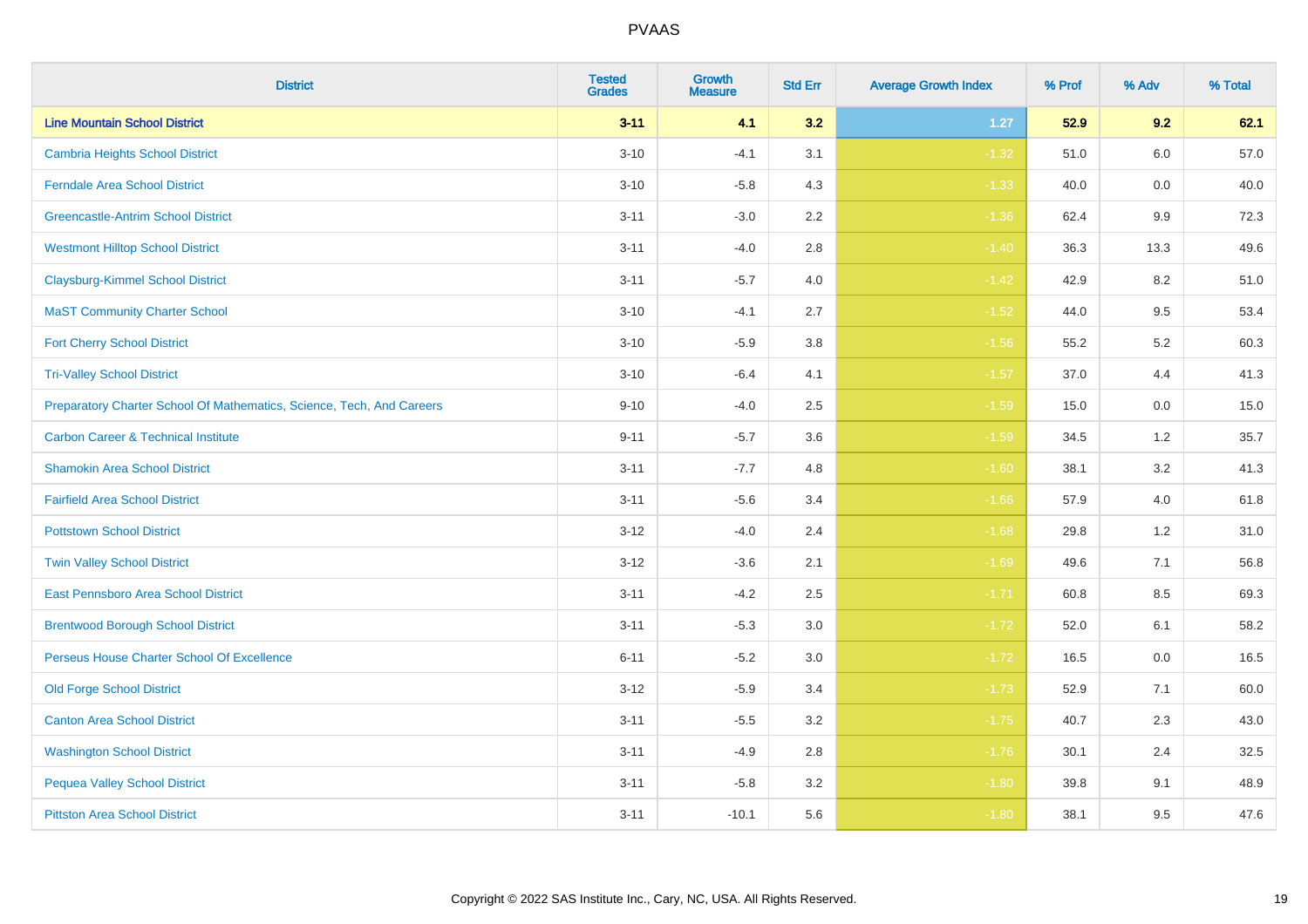| <b>District</b>                                   | <b>Tested</b><br><b>Grades</b> | <b>Growth</b><br><b>Measure</b> | <b>Std Err</b> | <b>Average Growth Index</b> | % Prof | % Adv   | % Total |
|---------------------------------------------------|--------------------------------|---------------------------------|----------------|-----------------------------|--------|---------|---------|
| <b>Line Mountain School District</b>              | $3 - 11$                       | 4.1                             | 3.2            | $1.27$                      | 52.9   | 9.2     | 62.1    |
| <b>Brandywine Heights Area School District</b>    | $3 - 11$                       | $-4.9$                          | 2.7            | $-1.81$                     | 49.2   | $8.2\,$ | 57.4    |
| <b>Montrose Area School District</b>              | $3 - 10$                       | $-5.5$                          | 3.0            | $-1.82$                     | 46.7   | 5.4     | 52.2    |
| <b>Brownsville Area School District</b>           | $3-12$                         | $-7.2$                          | 3.9            | $-1.83$                     | 34.4   | 6.1     | 40.5    |
| <b>Central Columbia School District</b>           | $3 - 12$                       | $-4.8$                          | 2.6            | $-1.86$                     | 53.7   | 14.8    | 68.5    |
| <b>Kiski Area School District</b>                 | $3 - 11$                       | $-3.7$                          | 2.0            | $-1.86$                     | 57.4   | 10.4    | 67.8    |
| <b>East Allegheny School District</b>             | $3 - 11$                       | $-6.3$                          | 3.3            | $-1.87$                     | 31.9   | 9.7     | 41.7    |
| <b>Western Beaver County School District</b>      | $3 - 11$                       | $-7.8$                          | 4.2            | $-1.87$                     | 56.5   | 6.5     | 63.0    |
| <b>Greensburg Salem School District</b>           | $3 - 11$                       | $-4.4$                          | 2.4            | $-1.88$                     | 47.6   | 4.9     | 52.4    |
| Gettysburg Area School District                   | $3 - 11$                       | $-4.0$                          | 2.1            | $-1.89$                     | 45.3   | 14.0    | 59.3    |
| <b>Mount Pleasant Area School District</b>        | $3 - 11$                       | $-5.0$                          | 2.6            | $-1.93$                     | 52.6   | 0.0     | 52.6    |
| <b>Somerset Area School District</b>              | $3 - 11$                       | $-4.4$                          | 2.3            | $-1.93$                     | 44.4   | 14.9    | 59.3    |
| <b>Bermudian Springs School District</b>          | $3 - 11$                       | $-5.5$                          | 2.9            | $-1.94$                     | 56.4   | $6.8\,$ | 63.2    |
| <b>Forest City Regional School District</b>       | $3-12$                         | $-6.0$                          | 3.0            | $-1.96$                     | 44.1   | 0.0     | 44.1    |
| <b>Mount Union Area School District</b>           | $3 - 10$                       | $-6.1$                          | 3.1            | $-1.97$                     | 32.2   | 3.4     | 35.6    |
| <b>Upper Dauphin Area School District</b>         | $3 - 11$                       | $-6.3$                          | 3.2            | $-1.98$                     | 37.4   | 4.8     | 42.2    |
| The New Academy Charter School                    | $8 - 11$                       | $-10.4$                         | 5.2            | $-2.00$                     | 0.0    | 0.0     | 0.0     |
| <b>Moshannon Valley School District</b>           | $3 - 10$                       | $-7.0$                          | 3.4            | $-2.01$                     | 48.5   | 0.0     | 48.5    |
| <b>California Area School District</b>            | $3 - 10$                       | $-7.3$                          | 3.6            | $-2.02$                     | 42.6   | 9.8     | 52.5    |
| <b>Corry Area School District</b>                 | $3 - 11$                       | $-5.3$                          | 2.6            | $-2.03$                     | 38.5   | $6.0\,$ | 44.5    |
| Karns City Area School District                   | $3 - 11$                       | $-6.0$                          | 2.9            | $-2.03$                     | 53.1   | 8.3     | 61.5    |
| <b>Middletown Area School District</b>            | $3 - 11$                       | $-5.3$                          | 2.6            | $-2.05$                     | 46.4   | 5.3     | 51.7    |
| <b>Executive Education Academy Charter School</b> | $3 - 10$                       | $-6.5$                          | 3.1            | $-2.08$                     | 23.7   | 2.2     | 25.8    |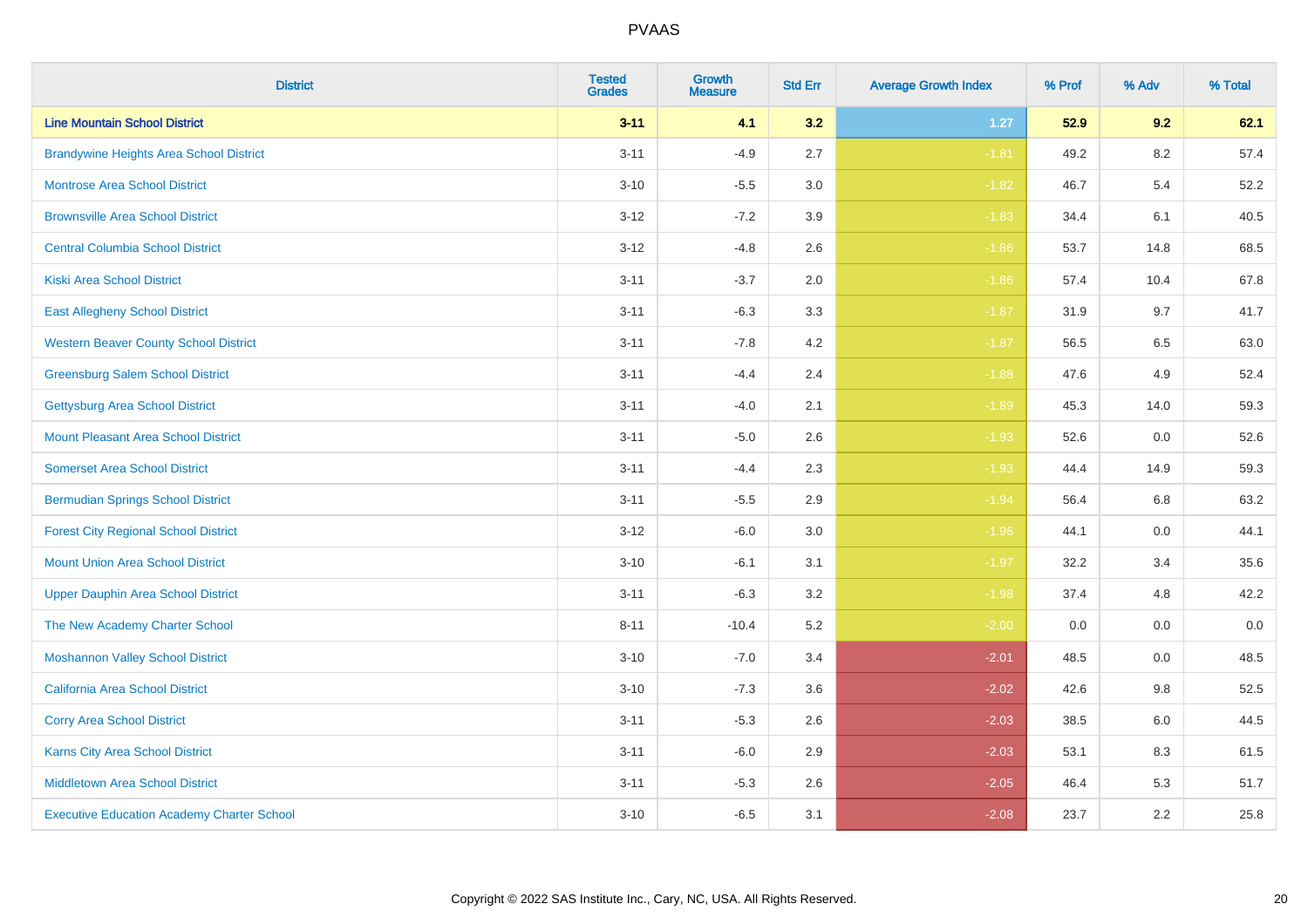| <b>District</b>                                 | <b>Tested</b><br><b>Grades</b> | <b>Growth</b><br><b>Measure</b> | <b>Std Err</b> | <b>Average Growth Index</b> | % Prof | % Adv   | % Total |
|-------------------------------------------------|--------------------------------|---------------------------------|----------------|-----------------------------|--------|---------|---------|
| <b>Line Mountain School District</b>            | $3 - 11$                       | 4.1                             | 3.2            | $1.27$                      | 52.9   | 9.2     | 62.1    |
| <b>Williams Valley School District</b>          | $3 - 11$                       | $-7.3$                          | 3.4            | $-2.13$                     | 23.2   | 0.0     | 23.2    |
| <b>Aliquippa School District</b>                | $3 - 11$                       | $-9.0$                          | 4.2            | $-2.14$                     | 11.0   | 0.0     | 11.0    |
| <b>Crawford Central School District</b>         | $3 - 11$                       | $-4.7$                          | 2.2            | $-2.15$                     | 40.6   | 10.5    | 51.1    |
| Susquehanna Township School District            | $3 - 12$                       | $-5.8$                          | 2.7            | $-2.17$                     | 36.0   | 5.6     | 41.6    |
| <b>Perkiomen Valley School District</b>         | $3 - 11$                       | $-3.5$                          | 1.6            | $-2.18$                     | 53.8   | 13.4    | 67.2    |
| <b>Benton Area School District</b>              | $3 - 10$                       | $-9.7$                          | 4.5            | $-2.18$                     | 43.2   | 5.4     | 48.6    |
| Jim Thorpe Area School District                 | $3 - 11$                       | $-5.8$                          | 2.7            | $-2.19$                     | 33.3   | 7.4     | 40.7    |
| <b>Keystone Education Center Charter School</b> | $3 - 12$                       | $-12.9$                         | 5.9            | $-2.19$                     | 28.0   | 0.0     | 28.0    |
| <b>Muncy School District</b>                    | $3 - 11$                       | $-8.1$                          | 3.7            | $-2.21$                     | 42.0   | 3.8     | 45.8    |
| <b>West Middlesex Area School District</b>      | $3 - 10$                       | $-8.4$                          | 3.8            | $-2.21$                     | 34.9   | 2.8     | 37.6    |
| <b>York Co School Of Technology</b>             | $9 - 12$                       | $-3.8$                          | 1.7            | $-2.22$                     | 39.1   | 5.6     | 44.7    |
| <b>East Lycoming School District</b>            | $3 - 11$                       | $-6.0$                          | 2.7            | $-2.24$                     | 48.3   | 4.2     | 52.5    |
| <b>Windber Area School District</b>             | $3 - 11$                       | $-7.2$                          | 3.2            | $-2.24$                     | 55.4   | 7.2     | 62.6    |
| <b>Portage Area School District</b>             | $3 - 10$                       | $-8.1$                          | 3.6            | $-2.26$                     | 40.6   | 9.4     | 50.0    |
| <b>Oxford Area School District</b>              | $3 - 11$                       | $-4.3$                          | 1.9            | $-2.26$                     | 41.3   | $8.0\,$ | 49.3    |
| <b>Juniata County School District</b>           | $3 - 12$                       | $-4.9$                          | 2.1            | $-2.26$                     | 38.5   | 2.9     | 41.4    |
| <b>Indiana Area School District</b>             | $3 - 11$                       | $-5.3$                          | 2.3            | $-2.28$                     | 47.6   | 18.4    | 66.1    |
| South Williamsport Area School District         | $3 - 10$                       | $-5.7$                          | 2.5            | $-2.30$                     | 45.5   | 4.5     | 50.0    |
| Salisbury-Elk Lick School District              | $3 - 11$                       | $-13.5$                         | 5.9            | $-2.30$                     | 27.8   | 0.0     | 27.8    |
| <b>Upper Moreland Township School District</b>  | $3 - 11$                       | $-5.0$                          | 2.2            | $-2.31$                     | 57.9   | 4.0     | 61.9    |
| <b>Southmoreland School District</b>            | $3 - 11$                       | $-8.3$                          | 3.6            | $-2.32$                     | 56.8   | 7.2     | 64.0    |
| La Academia Partnership Charter School          | $6 - 11$                       | $-11.0$                         | 4.7            | $-2.34$                     | 6.8    | 0.0     | 6.8     |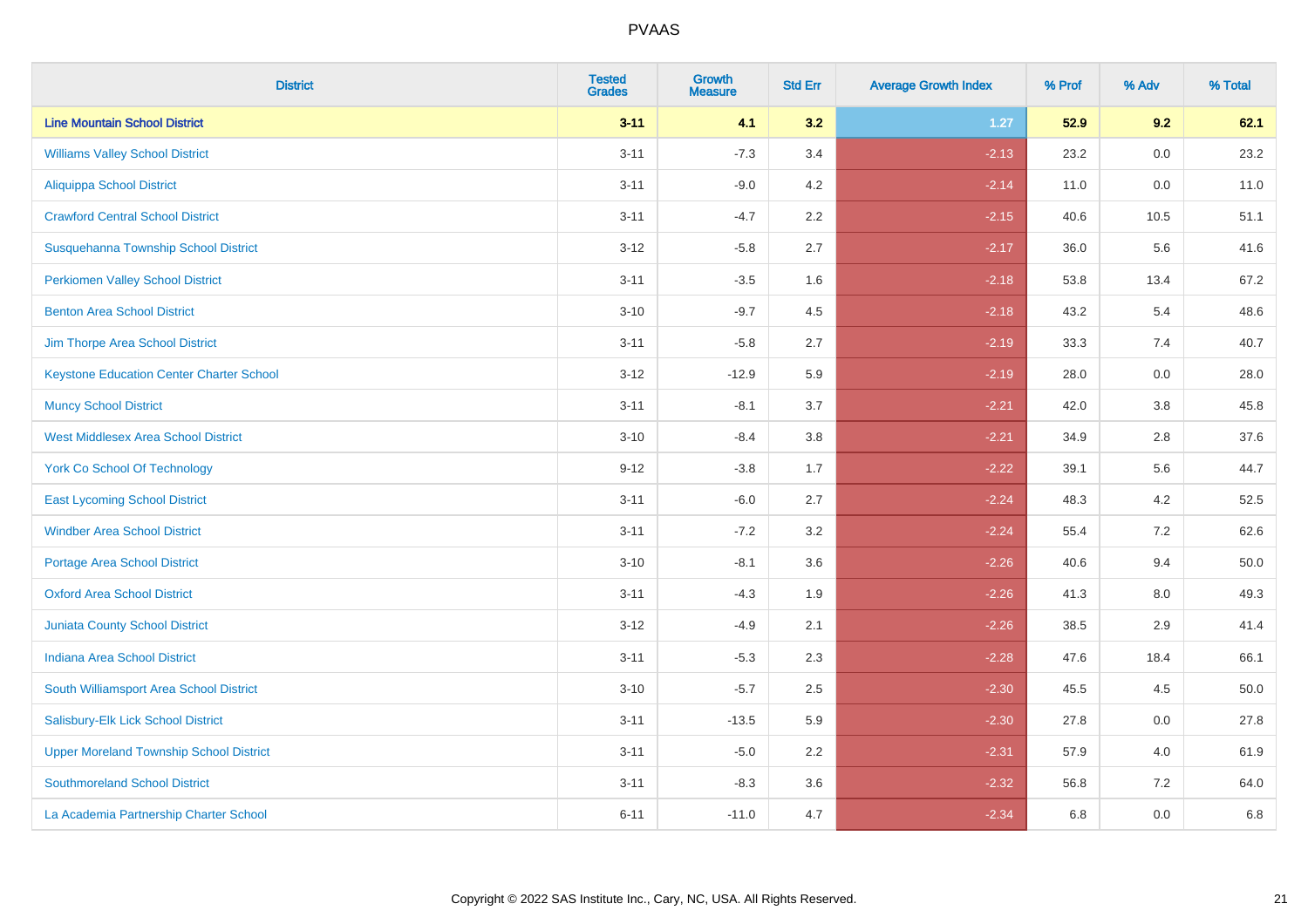| <b>District</b>                               | <b>Tested</b><br><b>Grades</b> | Growth<br><b>Measure</b> | <b>Std Err</b> | <b>Average Growth Index</b> | % Prof | % Adv   | % Total |
|-----------------------------------------------|--------------------------------|--------------------------|----------------|-----------------------------|--------|---------|---------|
| <b>Line Mountain School District</b>          | $3 - 11$                       | 4.1                      | 3.2            | $1.27$                      | 52.9   | 9.2     | 62.1    |
| Jefferson-Morgan School District              | $3 - 10$                       | $-9.9$                   | 4.2            | $-2.35$                     | 43.8   | 4.2     | 47.9    |
| <b>Freedom Area School District</b>           | $3 - 11$                       | $-7.1$                   | 3.0            | $-2.37$                     | 43.8   | 4.2     | 47.9    |
| <b>Universal Audenried Charter School</b>     | $9 - 11$                       | $-5.8$                   | 2.4            | $-2.40$                     | 14.6   | 0.0     | 14.6    |
| <b>Chartiers-Houston School District</b>      | $3 - 10$                       | $-8.6$                   | 3.5            | $-2.41$                     | 59.7   | 4.5     | 64.2    |
| <b>Farrell Area School District</b>           | $3 - 11$                       | $-10.4$                  | 4.3            | $-2.41$                     | 19.0   | 0.0     | 19.0    |
| <b>Yough School District</b>                  | $3 - 10$                       | $-6.6$                   | 2.7            | $-2.43$                     | 50.8   | 4.0     | 54.8    |
| <b>Innovative Arts Academy Charter School</b> | $6 - 11$                       | $-9.1$                   | 3.7            | $-2.44$                     | 9.5    | 0.0     | 9.5     |
| <b>Mohawk Area School District</b>            | $3 - 11$                       | $-7.5$                   | 3.1            | $-2.45$                     | 49.4   | 11.0    | 60.4    |
| <b>Sugar Valley Rural Charter School</b>      | $3 - 11$                       | $-11.0$                  | 4.5            | $-2.46$                     | 14.9   | 0.0     | 14.9    |
| <b>Keystone Central School District</b>       | $3 - 11$                       | $-5.1$                   | 2.0            | $-2.46$                     | 44.7   | 4.6     | 49.4    |
| <b>Mahanoy Area School District</b>           | $3 - 10$                       | $-9.0$                   | 3.6            | $-2.49$                     | 26.2   | 1.6     | 27.9    |
| <b>North Star School District</b>             | $3 - 11$                       | $-8.7$                   | 3.5            | $-2.51$                     | 47.8   | $6.0\,$ | 53.7    |
| <b>Slippery Rock Area School District</b>     | $3 - 11$                       | $-6.3$                   | 2.5            | $-2.51$                     | 56.2   | 9.5     | 65.7    |
| <b>Blue Mountain School District</b>          | $3 - 10$                       | $-5.8$                   | 2.3            | $-2.56$                     | 46.6   | 8.5     | 55.1    |
| <b>Northwest Area School District</b>         | $3 - 10$                       | $-10.0$                  | 3.8            | $-2.59$                     | 34.6   | 7.3     | 41.8    |
| <b>Coatesville Area School District</b>       | $3 - 11$                       | $-4.4$                   | 1.7            | $-2.62$                     | 36.3   | 4.2     | 40.5    |
| <b>Dunmore School District</b>                | $3 - 11$                       | $-7.7$                   | 2.9            | $-2.62$                     | 34.0   | 7.2     | 41.2    |
| Northern Tioga School District                | $3 - 12$                       | $-7.5$                   | 2.8            | $-2.64$                     | 54.0   | 1.2     | 55.2    |
| <b>New Castle Area School District</b>        | $3 - 12$                       | $-6.4$                   | 2.4            | $-2.66$                     | 32.5   | 4.3     | 36.8    |
| <b>Pine Grove Area School District</b>        | $3 - 11$                       | $-7.7$                   | 2.9            | $-2.66$                     | 42.3   | 7.7     | 50.0    |
| <b>Harbor Creek School District</b>           | $3 - 11$                       | $-7.1$                   | 2.7            | $-2.67$                     | 48.8   | 15.2    | 64.0    |
| <b>Blairsville-Saltsburg School District</b>  | $3 - 11$                       | $-8.0$                   | 3.0            | $-2.68$                     | 37.3   | 7.0     | 44.3    |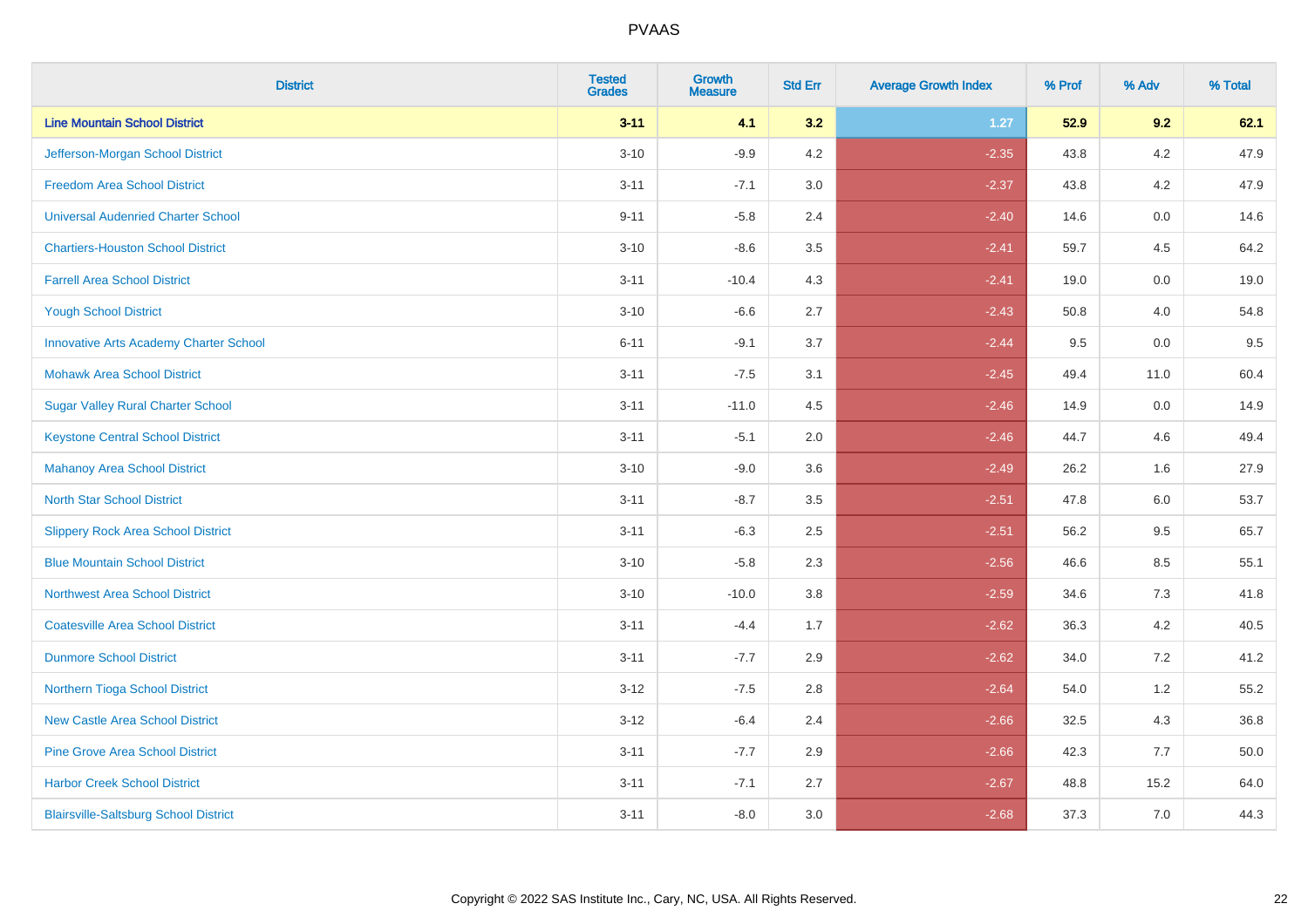| <b>District</b>                             | <b>Tested</b><br><b>Grades</b> | <b>Growth</b><br><b>Measure</b> | <b>Std Err</b> | <b>Average Growth Index</b> | % Prof | % Adv | % Total |
|---------------------------------------------|--------------------------------|---------------------------------|----------------|-----------------------------|--------|-------|---------|
| <b>Line Mountain School District</b>        | $3 - 11$                       | 4.1                             | 3.2            | $1.27$                      | 52.9   | 9.2   | 62.1    |
| South Allegheny School District             | $3 - 11$                       | $-8.8$                          | 3.2            | $-2.70$                     | 40.5   | 0.0   | 40.5    |
| <b>Quakertown Community School District</b> | $3 - 12$                       | $-4.4$                          | 1.6            | $-2.70$                     | 56.5   | 10.0  | 66.6    |
| <b>Trinity Area School District</b>         | $3 - 11$                       | $-5.4$                          | 2.0            | $-2.71$                     | 48.3   | 11.8  | 60.1    |
| <b>Propel Charter School-Montour</b>        | $3 - 10$                       | $-10.7$                         | 3.9            | $-2.71$                     | 13.7   | 0.0   | 13.7    |
| <b>Forest Hills School District</b>         | $3 - 11$                       | $-7.3$                          | 2.7            | $-2.74$                     | 41.1   | 13.7  | 54.8    |
| <b>Highlands School District</b>            | $3 - 11$                       | $-7.4$                          | 2.7            | $-2.76$                     | 44.4   | 3.7   | 48.2    |
| <b>Redbank Valley School District</b>       | $3 - 11$                       | $-9.5$                          | 3.4            | $-2.77$                     | 31.5   | 4.9   | 36.4    |
| <b>Carlisle Area School District</b>        | $3 - 11$                       | $-5.3$                          | 1.9            | $-2.81$                     | 54.0   | 6.3   | 60.3    |
| <b>Carmichaels Area School District</b>     | $3 - 10$                       | $-9.3$                          | 3.3            | $-2.81$                     | 35.1   | 1.4   | 36.5    |
| Nazareth Area School District               | $3 - 11$                       | $-4.7$                          | 1.7            | $-2.82$                     | 59.2   | 9.9   | 69.0    |
| <b>Northern Potter School District</b>      | $3 - 12$                       | $-13.1$                         | 4.6            | $-2.84$                     | 37.5   | 0.0   | 37.5    |
| <b>Propel Charter School-Homestead</b>      | $3 - 11$                       | $-11.7$                         | 4.1            | $-2.84$                     | 15.9   | 0.0   | 15.9    |
| <b>Union City Area School District</b>      | $3-12$                         | $-10.2$                         | 3.6            | $-2.87$                     | 42.9   | 3.2   | 46.0    |
| <b>Rochester Area School District</b>       | $3 - 11$                       | $-13.2$                         | 4.6            | $-2.89$                     | 19.5   | 1.3   | 20.8    |
| <b>Conneaut School District</b>             | $3 - 12$                       | $-7.5$                          | 2.6            | $-2.91$                     | 38.4   | 7.4   | 45.8    |
| <b>Easton Area School District</b>          | $3 - 12$                       | $-4.1$                          | 1.4            | $-2.91$                     | 39.9   | 4.0   | 43.9    |
| <b>Penn Hills School District</b>           | $3 - 11$                       | $-7.6$                          | 2.6            | $-2.94$                     | 33.1   | 0.7   | 33.8    |
| <b>North East School District</b>           | $3 - 11$                       | $-9.3$                          | 3.1            | $-3.02$                     | 62.6   | 14.4  | 77.0    |
| <b>Pittsburgh School District</b>           | $3 - 11$                       | $-3.3$                          | 1.1            | $-3.04$                     | 33.9   | 8.2   | 42.1    |
| Philadelphia Academy Charter School         | $3 - 11$                       | $-8.9$                          | 2.9            | $-3.04$                     | 50.5   | 2.9   | 53.4    |
| <b>Palisades School District</b>            | $3 - 11$                       | $-8.7$                          | 2.8            | $-3.06$                     | 53.8   | 6.7   | 60.5    |
| <b>Dubois Area School District</b>          | $3 - 11$                       | $-6.2$                          | 2.0            | $-3.07$                     | 50.9   | 13.4  | 64.3    |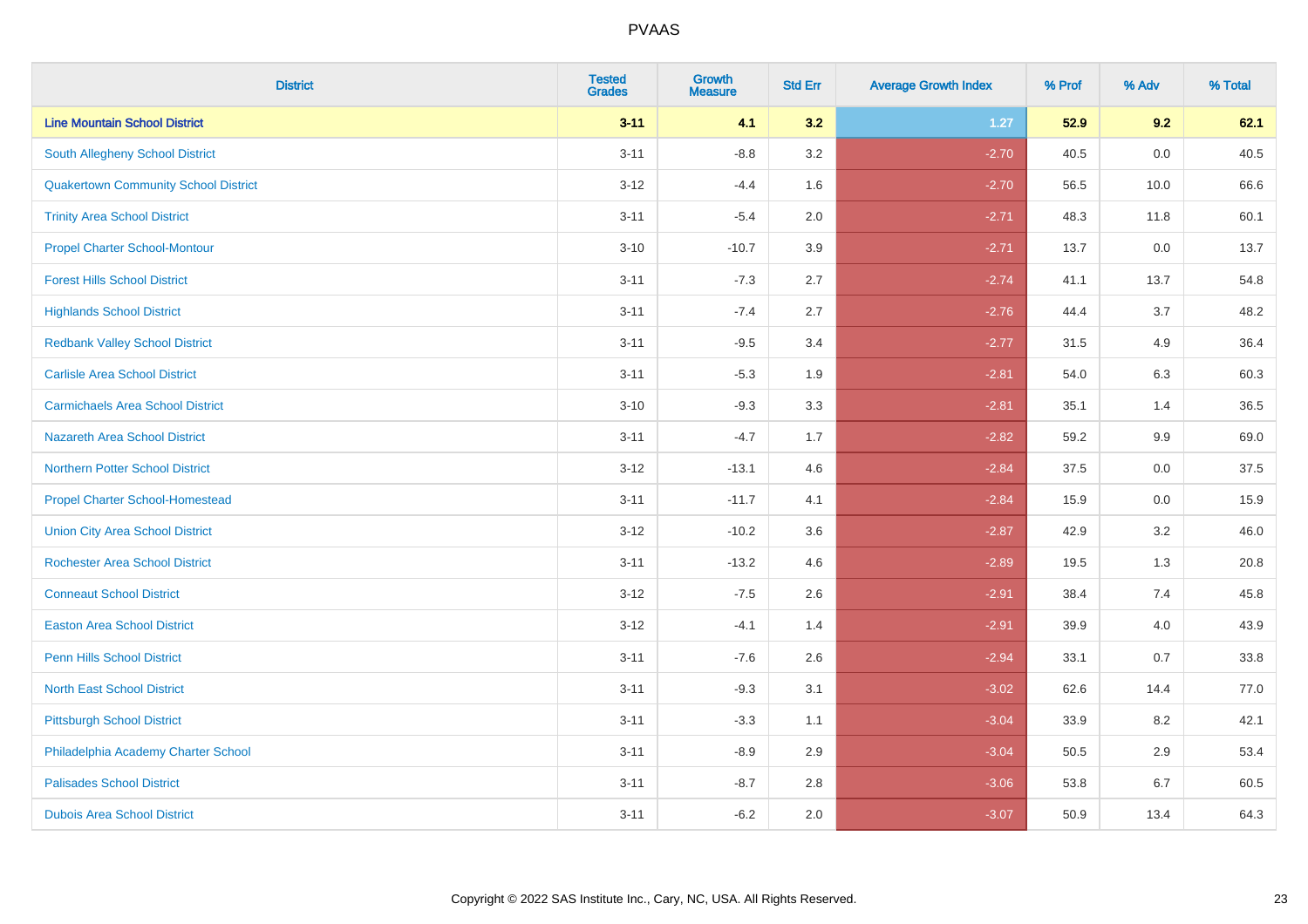| <b>District</b>                               | <b>Tested</b><br><b>Grades</b> | <b>Growth</b><br><b>Measure</b> | <b>Std Err</b> | <b>Average Growth Index</b> | % Prof | % Adv   | % Total |
|-----------------------------------------------|--------------------------------|---------------------------------|----------------|-----------------------------|--------|---------|---------|
| <b>Line Mountain School District</b>          | $3 - 11$                       | 4.1                             | 3.2            | $1.27$                      | 52.9   | 9.2     | 62.1    |
| <b>Wallenpaupack Area School District</b>     | $3 - 11$                       | $-7.1$                          | 2.3            | $-3.09$                     | 40.8   | $2.4\,$ | 43.1    |
| <b>Boyertown Area School District</b>         | $3 - 11$                       | $-4.7$                          | 1.5            | $-3.17$                     | 55.2   | 11.3    | 66.5    |
| <b>Waynesboro Area School District</b>        | $3 - 12$                       | $-6.1$                          | 1.9            | $-3.20$                     | 50.0   | 6.8     | 56.8    |
| <b>Tamaqua Area School District</b>           | $3 - 12$                       | $-8.2$                          | 2.5            | $-3.24$                     | 44.5   | 1.9     | 46.4    |
| Maritime Academy Charter School               | $3 - 10$                       | $-11.4$                         | 3.5            | $-3.29$                     | 15.2   | 0.0     | 15.2    |
| <b>Neshannock Township School District</b>    | $3 - 10$                       | $-9.7$                          | 2.9            | $-3.34$                     | 62.4   | 5.6     | 67.9    |
| <b>Steelton-Highspire School District</b>     | $3 - 11$                       | $-11.8$                         | 3.5            | $-3.40$                     | 14.5   | 0.0     | 14.5    |
| <b>Elizabeth Forward School District</b>      | $3 - 11$                       | $-8.4$                          | 2.4            | $-3.41$                     | 51.7   | 4.0     | 55.7    |
| <b>Interboro School District</b>              | $3 - 12$                       | $-7.3$                          | 2.1            | $-3.43$                     | 46.6   | 4.8     | 51.4    |
| <b>Williamsburg Community School District</b> | $3 - 11$                       | $-14.3$                         | 4.1            | $-3.48$                     | 28.3   | 0.0     | 28.3    |
| Penn-Delco School District                    | $3 - 11$                       | $-6.8$                          | 1.9            | $-3.51$                     | 46.6   | 3.2     | 49.8    |
| <b>Milton Area School District</b>            | $3 - 11$                       | $-8.7$                          | 2.5            | $-3.52$                     | 45.4   | 6.9     | 52.3    |
| <b>Moniteau School District</b>               | $3 - 11$                       | $-11.8$                         | 3.3            | $-3.56$                     | 50.0   | 6.3     | 56.3    |
| <b>Clearfield Area School District</b>        | $3 - 10$                       | $-9.4$                          | 2.6            | $-3.56$                     | 43.0   | 3.1     | 46.1    |
| <b>Ridgway Area School District</b>           | $3 - 11$                       | $-14.5$                         | 4.1            | $-3.56$                     | 49.0   | $9.8\,$ | 58.8    |
| <b>Berwick Area School District</b>           | $3 - 11$                       | $-9.3$                          | 2.6            | $-3.59$                     | 42.1   | 5.5     | 47.6    |
| Johnsonburg Area School District              | $3 - 11$                       | $-14.1$                         | 3.9            | $-3.62$                     | 54.0   | 4.6     | 58.6    |
| Propel Charter School - Braddock Hills        | $3 - 11$                       | $-13.6$                         | 3.6            | $-3.81$                     | 9.7    | 1.6     | 11.3    |
| <b>Northern Lehigh School District</b>        | $3 - 12$                       | $-10.4$                         | 2.7            | $-3.82$                     | 28.0   | 9.3     | 37.3    |
| <b>Bradford Area School District</b>          | $3-12$                         | $-9.3$                          | 2.4            | $-3.87$                     | 45.8   | 8.3     | 54.2    |
| <b>Marion Center Area School District</b>     | $3 - 10$                       | $-12.0$                         | 3.1            | $-3.87$                     | 33.7   | 1.1     | 34.8    |
| <b>Minersville Area School District</b>       | $3 - 11$                       | $-14.4$                         | 3.7            | $-3.90$                     | 39.3   | 3.3     | 42.6    |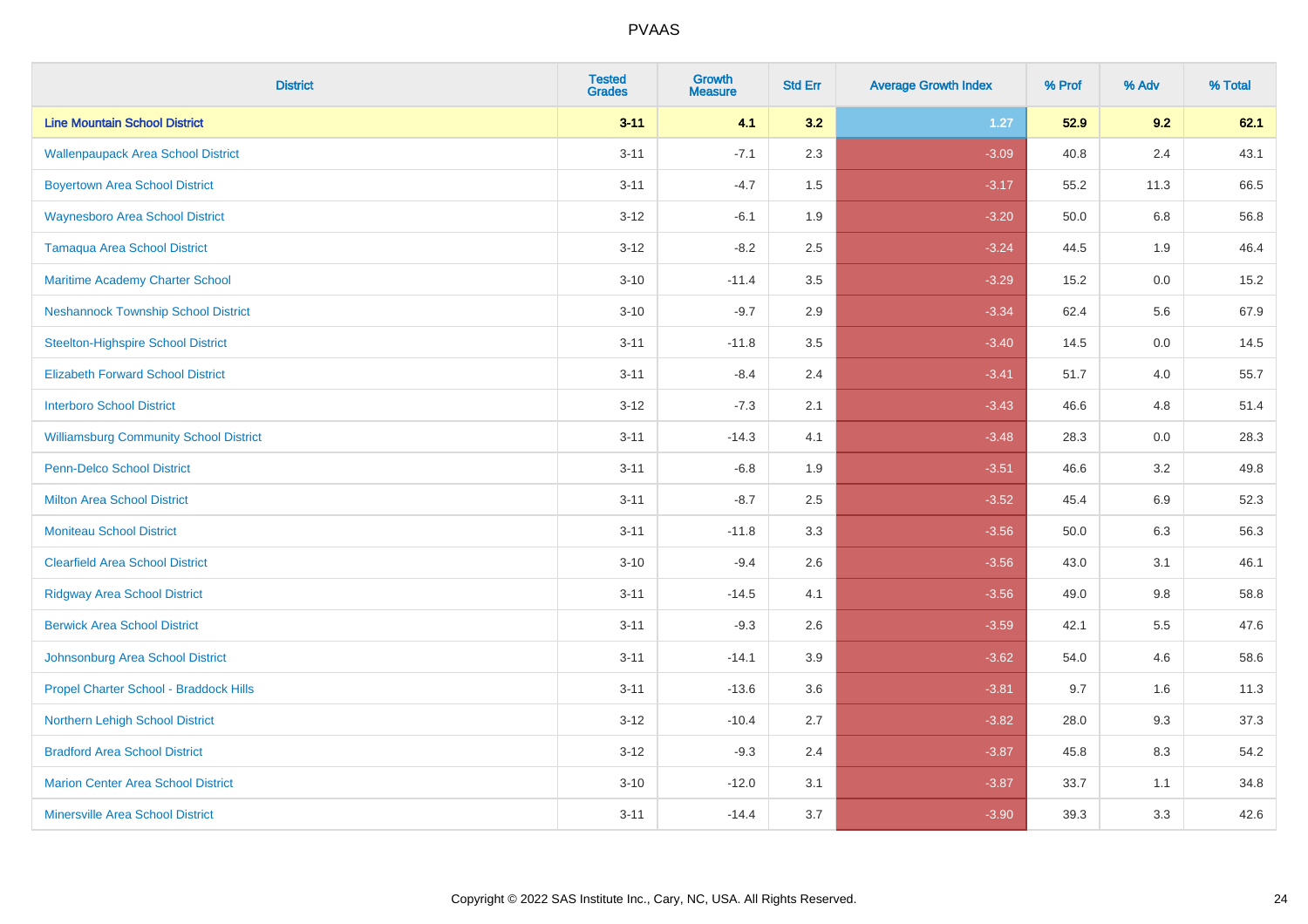| <b>District</b>                                | <b>Tested</b><br><b>Grades</b> | <b>Growth</b><br><b>Measure</b> | <b>Std Err</b> | <b>Average Growth Index</b> | % Prof | % Adv   | % Total |
|------------------------------------------------|--------------------------------|---------------------------------|----------------|-----------------------------|--------|---------|---------|
| <b>Line Mountain School District</b>           | $3 - 11$                       | 4.1                             | 3.2            | $1.27$                      | 52.9   | 9.2     | 62.1    |
| Southern Huntingdon County School District     | $3 - 11$                       | $-12.9$                         | 3.2            | $-3.98$                     | 32.5   | $2.5\,$ | 35.0    |
| <b>Big Spring School District</b>              | $3 - 11$                       | $-9.8$                          | 2.4            | $-4.00$                     | 38.6   | 8.9     | 47.5    |
| Catasauqua Area School District                | $3 - 12$                       | $-12.1$                         | 3.0            | $-4.00$                     | 36.8   | 7.6     | 44.3    |
| <b>Avonworth School District</b>               | $3 - 10$                       | $-12.6$                         | 3.1            | $-4.01$                     | 59.8   | 4.6     | 64.4    |
| <b>Wellsboro Area School District</b>          | $3 - 11$                       | $-12.4$                         | 3.0            | $-4.11$                     | 49.2   | 11.9    | 61.1    |
| Columbia-Montour AVTS                          | $9 - 10$                       | $-12.5$                         | 3.0            | $-4.16$                     | 22.3   | 0.6     | 22.9    |
| Jefferson County-Dubois AVTS                   | $9 - 11$                       | $-16.2$                         | 3.9            | $-4.16$                     | 23.0   | 0.0     | 23.0    |
| <b>West Mifflin Area School District</b>       | $3 - 12$                       | $-12.3$                         | 2.9            | $-4.22$                     | 39.7   | 10.3    | 50.0    |
| <b>South Park School District</b>              | $3 - 11$                       | $-11.3$                         | 2.7            | $-4.23$                     | 53.5   | 13.7    | 67.3    |
| Southern Tioga School District                 | $3 - 11$                       | $-11.5$                         | 2.7            | $-4.25$                     | 47.8   | 6.4     | 54.3    |
| <b>Butler Area School District</b>             | $3 - 11$                       | $-6.5$                          | 1.5            | $-4.26$                     | 42.5   | 9.4     | 51.9    |
| Lampeter-Strasburg School District             | $3 - 12$                       | $-8.6$                          | 2.0            | $-4.33$                     | 55.1   | $9.8\,$ | 64.8    |
| <b>Annville-Cleona School District</b>         | $3 - 12$                       | $-12.1$                         | 2.7            | $-4.46$                     | 34.9   | 7.8     | 42.6    |
| <b>Penns Manor Area School District</b>        | $3 - 12$                       | $-17.0$                         | 3.7            | $-4.52$                     | 29.7   | 3.1     | 32.8    |
| <b>Riverside Beaver County School District</b> | $3 - 11$                       | $-14.0$                         | 3.0            | $-4.64$                     | 49.4   | $8.8\,$ | 58.2    |
| <b>Frazier School District</b>                 | $3 - 11$                       | $-17.2$                         | 3.7            | $-4.70$                     | 37.1   | 1.6     | 38.7    |
| <b>Tulpehocken Area School District</b>        | $3 - 12$                       | $-13.7$                         | 2.8            | $-4.81$                     | 36.7   | 2.8     | 39.4    |
| <b>Tacony Academy Charter School</b>           | $3 - 11$                       | $-14.7$                         | 3.0            | $-4.82$                     | 22.4   | 1.8     | 24.1    |
| <b>Bucks County Technical High School</b>      | $9 - 10$                       | $-12.0$                         | 2.5            | $-4.84$                     | 35.9   | 3.2     | 39.2    |
| Schuylkill Haven Area School District          | $3 - 11$                       | $-15.3$                         | 3.1            | $-4.87$                     | 49.7   | 2.4     | 52.1    |
| Southern Columbia Area School District         | $3 - 11$                       | $-14.6$                         | 3.0            | $-4.92$                     | 55.0   | 4.0     | 59.0    |
| <b>Titusville Area School District</b>         | $3 - 11$                       | $-13.2$                         | 2.6            | $-4.99$                     | 43.2   | 4.8     | 48.0    |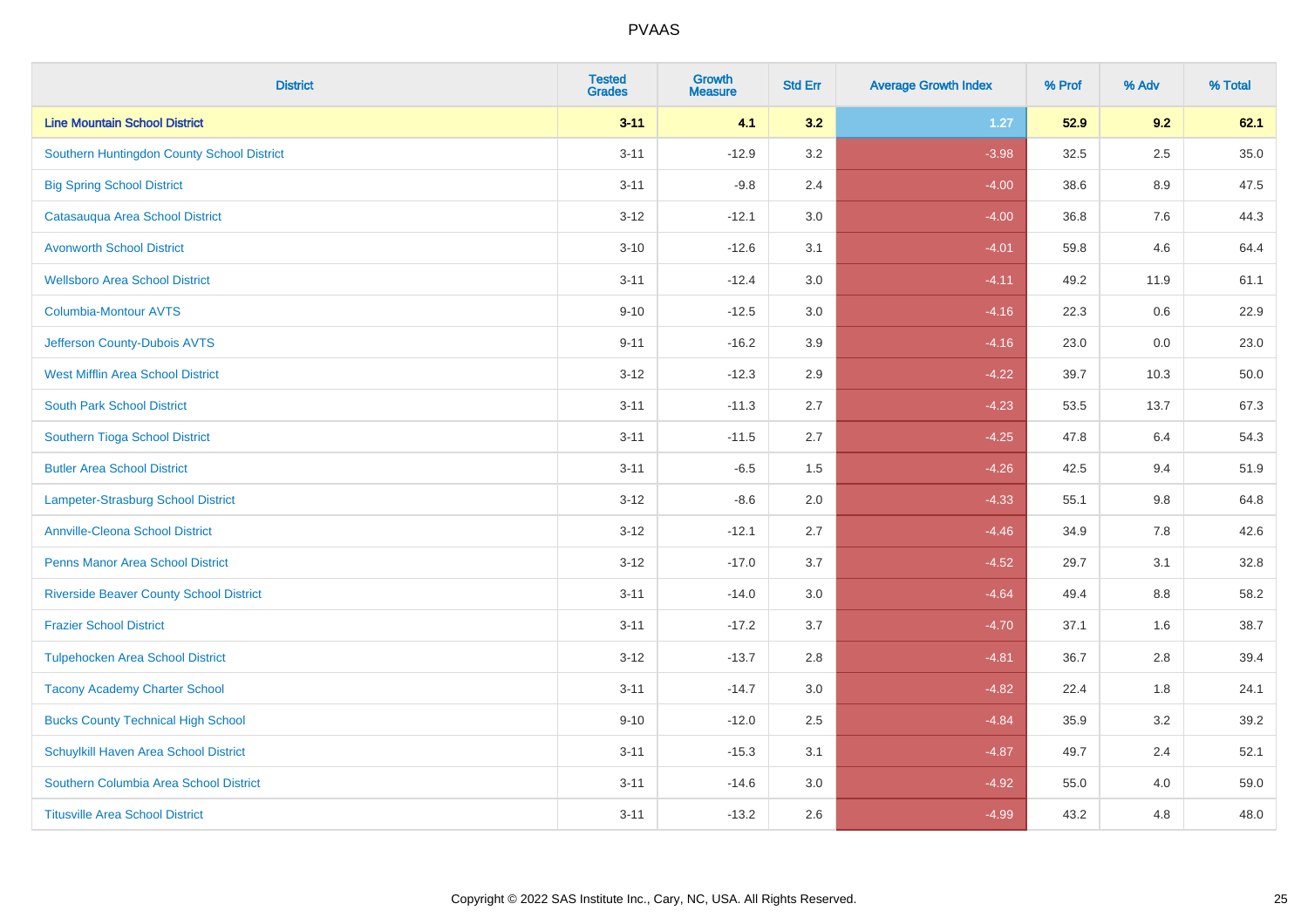| <b>District</b>                              | <b>Tested</b><br><b>Grades</b> | <b>Growth</b><br><b>Measure</b> | <b>Std Err</b> | <b>Average Growth Index</b> | % Prof | % Adv | % Total |
|----------------------------------------------|--------------------------------|---------------------------------|----------------|-----------------------------|--------|-------|---------|
| <b>Line Mountain School District</b>         | $3 - 11$                       | 4.1                             | 3.2            | $1.27$                      | 52.9   | 9.2   | 62.1    |
| <b>Plum Borough School District</b>          | $3 - 11$                       | $-11.3$                         | $2.2\,$        | $-5.19$                     | 51.1   | 9.0   | 60.1    |
| <b>Mastery Charter School - Gratz Campus</b> | $7 - 10$                       | $-23.9$                         | 4.5            | $-5.29$                     | 2.9    | 0.0   | 2.9     |
| Southern Fulton School District              | $3 - 11$                       | $-23.7$                         | 4.4            | $-5.37$                     | 34.2   | 10.5  | 44.7    |
| <b>Exeter Township School District</b>       | $3 - 11$                       | $-10.4$                         | 1.9            | $-5.44$                     | 50.6   | 2.7   | 53.3    |
| <b>Solanco School District</b>               | $3 - 11$                       | $-11.0$                         | 2.0            | $-5.55$                     | 41.6   | 4.5   | 46.1    |
| <b>Springfield Township School District</b>  | $3 - 11$                       | $-18.9$                         | 3.2            | $-5.88$                     | 62.6   | 3.6   | 66.3    |
| <b>Abington School District</b>              | $3 - 10$                       | $-11.5$                         | 1.9            | $-6.00$                     | 56.2   | 11.6  | 67.8    |
| <b>Ringgold School District</b>              | $3 - 11$                       | $-14.7$                         | 2.4            | $-6.04$                     | 41.5   | 7.9   | 49.4    |
| <b>Lawrence County CTC</b>                   | $10 - 11$                      | $-21.7$                         | 3.6            | $-6.05$                     | 19.8   | 0.0   | 19.8    |
| Lackawanna Trail School District             | $3 - 10$                       | $-21.7$                         | 3.5            | $-6.20$                     | 38.5   | 1.5   | 40.0    |
| Mifflinburg Area School District             | $3 - 11$                       | $-15.8$                         | 2.5            | $-6.30$                     | 42.4   | 4.0   | 46.4    |
| <b>Curwensville Area School District</b>     | $3 - 11$                       | $-27.9$                         | 4.1            | $-6.72$                     | 42.5   | 4.1   | 46.6    |
| <b>Bristol Township School District</b>      | $3 - 11$                       | $-13.9$                         | 2.0            | $-7.05$                     | 31.0   | 3.7   | 34.7    |
| <b>Northwestern School District</b>          | $3 - 11$                       | $-24.9$                         | 3.5            | $-7.13$                     | 42.6   | 2.9   | 45.6    |
| <b>Chambersburg Area School District</b>     | $3 - 11$                       | $-9.5$                          | 1.3            | $-7.20$                     | 42.7   | 8.6   | 51.4    |
| Philipsburg-Osceola Area School District     | $3 - 11$                       | $-24.8$                         | 3.3            | $-7.43$                     | 19.7   | 2.6   | 22.4    |
| Hatboro-Horsham School District              | $3 - 11$                       | $-12.8$                         | 1.7            | $-7.47$                     | 45.6   | 7.2   | 52.8    |
| <b>Owen J Roberts School District</b>        | $3 - 11$                       | $-12.3$                         | 1.6            | $-7.61$                     | 57.0   | 11.9  | 69.0    |
| <b>Norristown Area School District</b>       | $3 - 12$                       | $-12.8$                         | 1.6            | $-7.98$                     | 23.5   | 2.3   | 25.7    |
| <b>West Side CTC</b>                         | $9 - 10$                       | $-37.4$                         | 4.3            | $-8.64$                     | 8.8    | 0.0   | 8.8     |
| <b>Shikellamy School District</b>            | $3 - 10$                       | $-22.3$                         | 2.5            | $-8.92$                     | 33.3   | 6.1   | 39.5    |
| <b>Erie City School District</b>             | $3 - 12$                       | $-14.5$                         | 1.6            | $-9.26$                     | 25.4   | 3.0   | 28.4    |